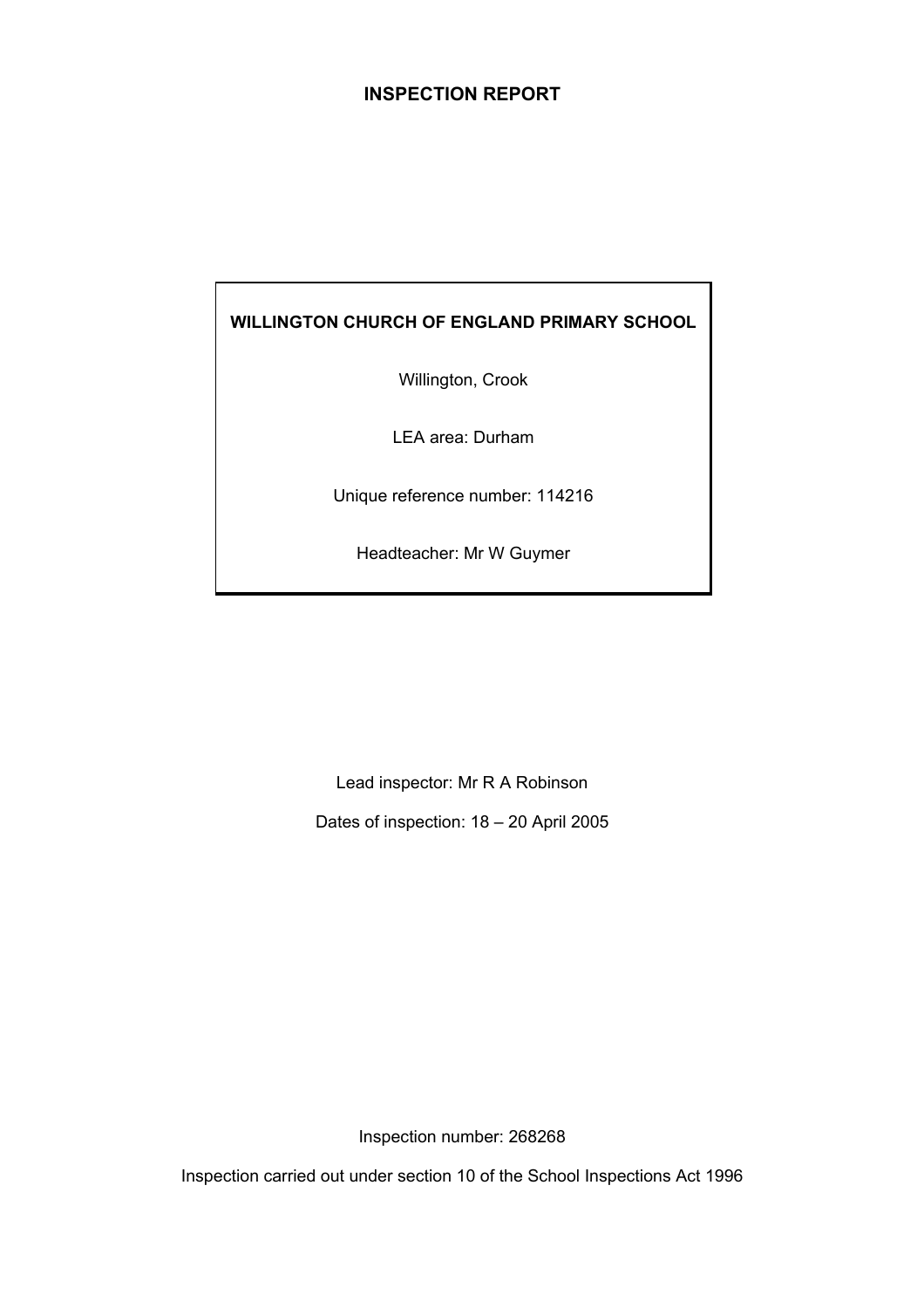## © Crown copyright 2005

This report may be reproduced in whole or in part for non-commercial educational purposes, provided that all extracts quoted are reproduced verbatim without adaptation and on condition that the source and date thereof are stated.

Further copies of this report are obtainable from the school. Under the School Inspections Act 1996, the school must provide a copy of this report and/or its summary free of charge to certain categories of people. A charge not exceeding the full cost of reproduction may be made for any other copies supplied.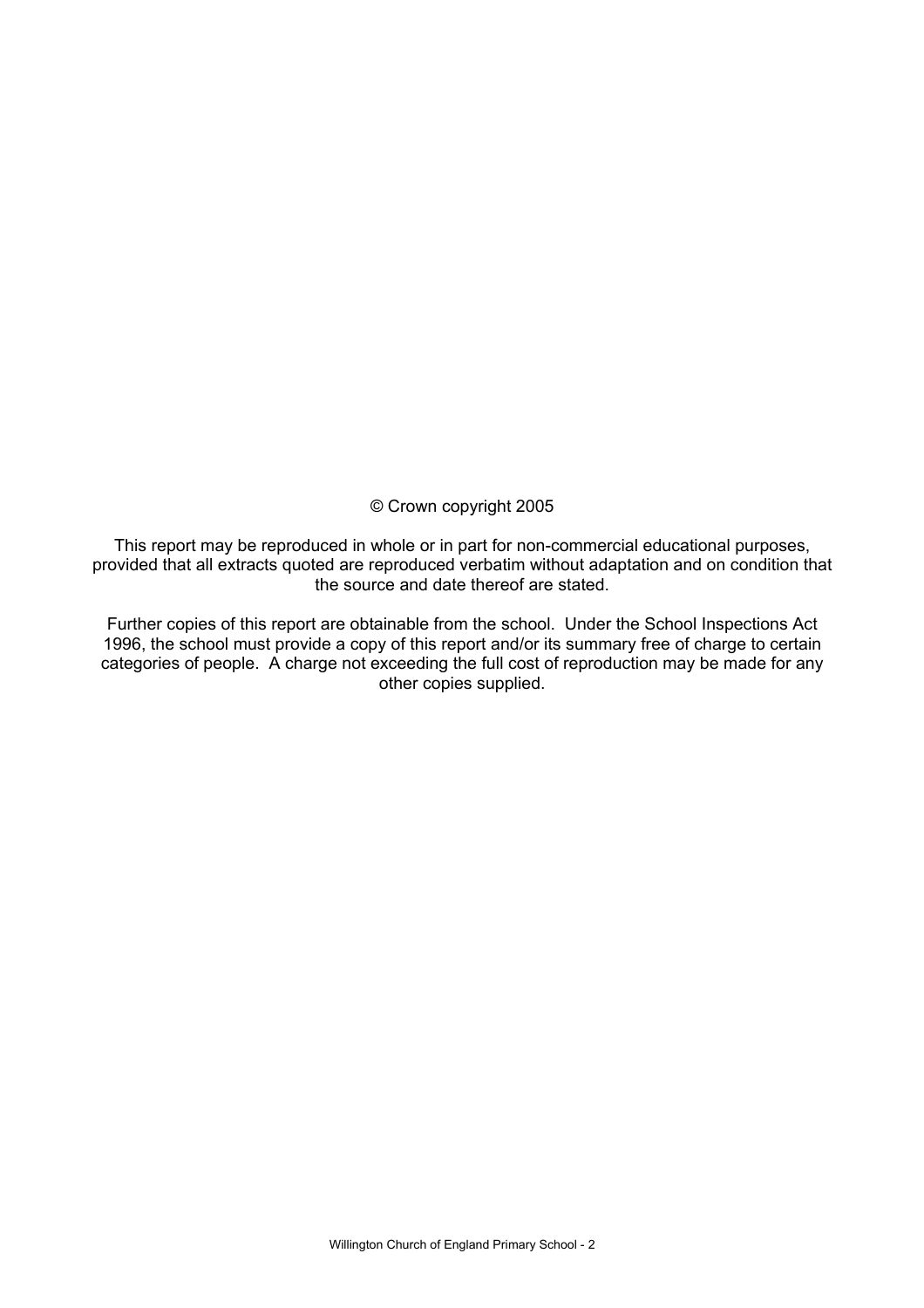## **INFORMATION ABOUT THE SCHOOL**

| Type of school:                                       | Primary                                        |
|-------------------------------------------------------|------------------------------------------------|
| School category:                                      | Community                                      |
| Age range of pupils:                                  | 3 to 11 years                                  |
| Gender of pupils:                                     | Mixed                                          |
| Number on roll:                                       | 185                                            |
| School address:                                       | Hall Lane<br>Willington<br>Crook               |
| Postcode:                                             | <b>County Durham</b><br><b>DL15 0QH</b>        |
| Telephone number:                                     | 01388 746426                                   |
| Fax number:                                           | 01388 748242                                   |
| Appropriate authority:<br>Name of chair of governors: | The governing body<br>The Reverend Paul Grundy |
| Date of previous inspection:                          | June 1999                                      |

## **CHARACTERISTICS OF THE SCHOOL**

This is an average-sized primary school. Almost all pupils are of white ethnic backgrounds. No pupils are learning English as an additional language. The proportion of pupils known to be eligible for free school meals is about 17 per cent, which is about average. The school serves a socially and economically disadvantaged area. Children's attainment on entry is below average**.** Twentythree pupils are on the list of special educational needs, which is about average. One pupil has a Statement of Special Educational Needs. Most of the pupils receiving additional help have moderate or specific learning difficulties, social, emotional and behavioural difficulties, speech or communication difficulties or hearing impairment. The number of pupils joining or leaving the school other than at the usual times is about average. The school gained the Active Mark Award in 2004 and School Improvement Award in 2002 and it is part of a Sport Action Zone. The school is an information and communication technology test-bed school: this is a government-funded initiative involving three clusters of schools across the country with the objective of using information and communication technology to raise standards, to improve home-school links, to reduce teacher workload and to develop communication between schools and the wider community.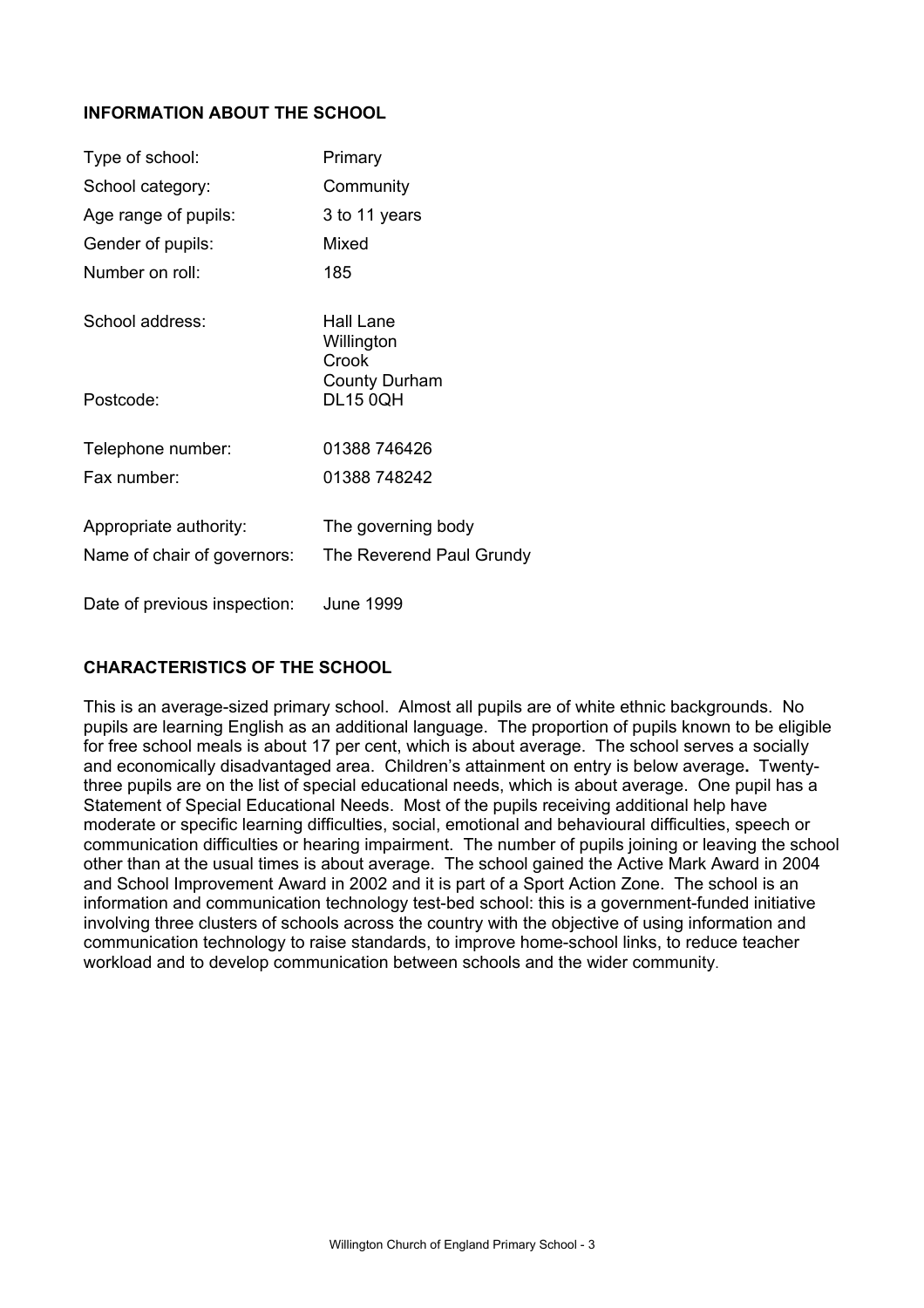## **INFORMATION ABOUT THE INSPECTION TEAM**

|       | Members of the inspection team |                | <b>Subject responsibilities</b>                                                          |
|-------|--------------------------------|----------------|------------------------------------------------------------------------------------------|
| 21024 | <b>Robert Robinson</b>         | Lead inspector | <b>Foundation Stage</b><br><b>Mathematics</b>                                            |
|       |                                |                | Information and communication<br>technology                                              |
| 9224  | <b>Mike Vineall</b>            | Lay inspector  |                                                                                          |
| 25431 | <b>Lesley Clark</b>            | Team inspector | English<br>Art and design<br>Design and technology<br><b>Music</b><br>Physical education |
| 18344 | David Earley                   | Team inspector | Science<br>Geography<br>History<br>Religious education<br>Special educational needs      |

The inspection contractor was:

Cambridge Education Associates

 Demeter House Station Road Cambridge CB1 2RS

Any concerns or complaints about the inspection or the report should be made initially to the inspection contractor. The procedures are set out in the leaflet *'Complaining about Ofsted Inspections'*, which is available from Ofsted Publications Centre (telephone 07002 637833) or Ofsted's website (www.ofsted.gov.uk).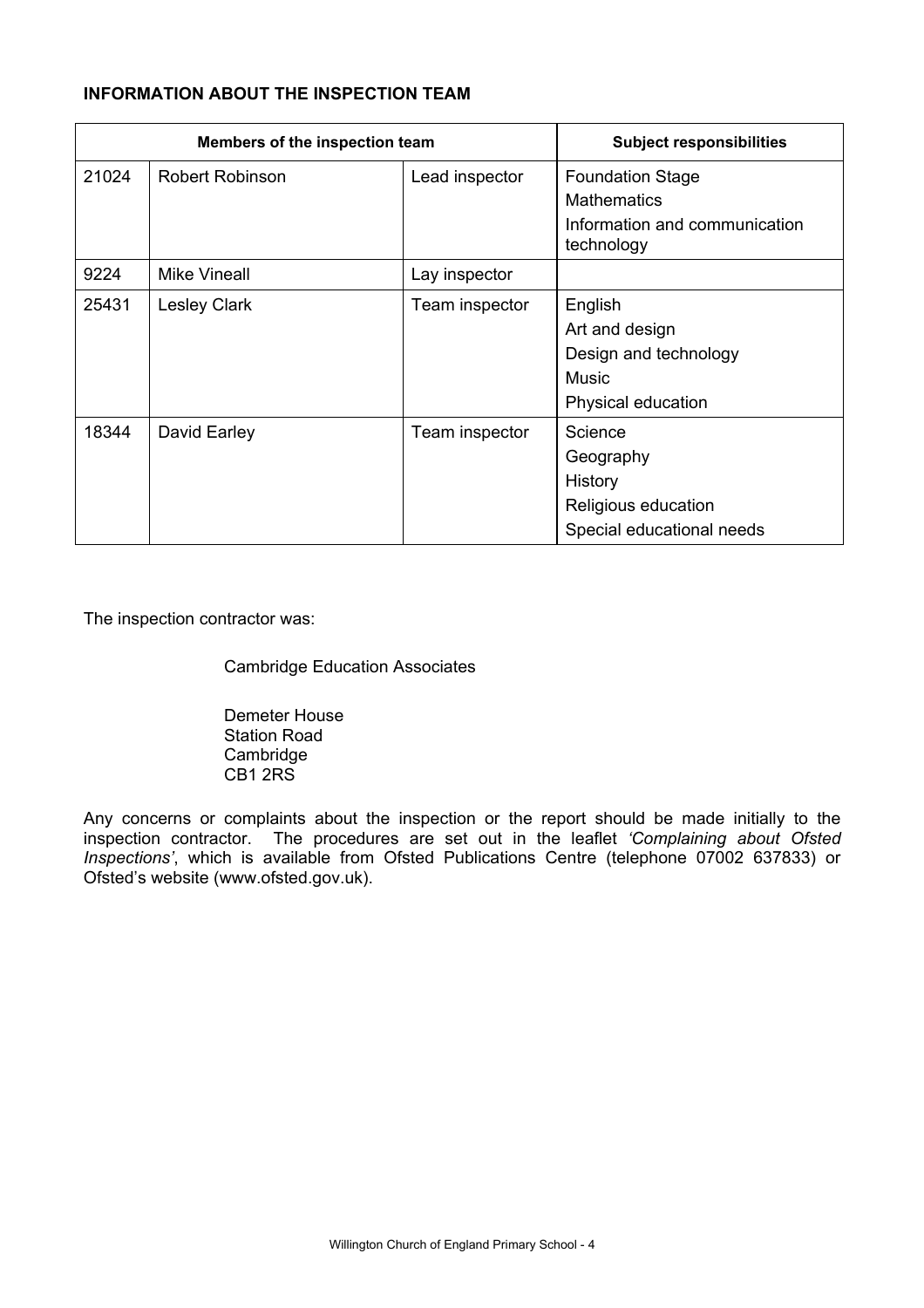## **REPORT CONTENTS**

|                                                                                                                                    | Page |
|------------------------------------------------------------------------------------------------------------------------------------|------|
| <b>PART A: SUMMARY OF THE REPORT</b>                                                                                               | 6    |
| <b>PART B: COMMENTARY ON THE MAIN INSPECTION FINDINGS</b>                                                                          |      |
| <b>STANDARDS ACHIEVED BY PUPILS</b>                                                                                                | 8    |
| Standards achieved in areas of learning and subjects                                                                               |      |
| Pupils' attitudes, values and other personal qualities (ethos)                                                                     |      |
| <b>QUALITY OF EDUCATION PROVIDED BY THE SCHOOL</b>                                                                                 | 11   |
| Teaching and learning<br>The curriculum<br>Care, guidance and support<br>Partnership with parents, other schools and the community |      |
| <b>LEADERSHIP AND MANAGEMENT</b>                                                                                                   | 16   |
| PART C: THE QUALITY OF EDUCATION IN AREAS OF LEARNING AND<br><b>SUBJECTS</b>                                                       | 18   |
| AREAS OF LEARNING IN THE FOUNDATION STAGE                                                                                          |      |
| <b>SUBJECTS IN KEY STAGES 1 AND 2</b>                                                                                              |      |
| PART D: SUMMARY OF THE MAIN INSPECTION JUDGEMENTS                                                                                  | 30   |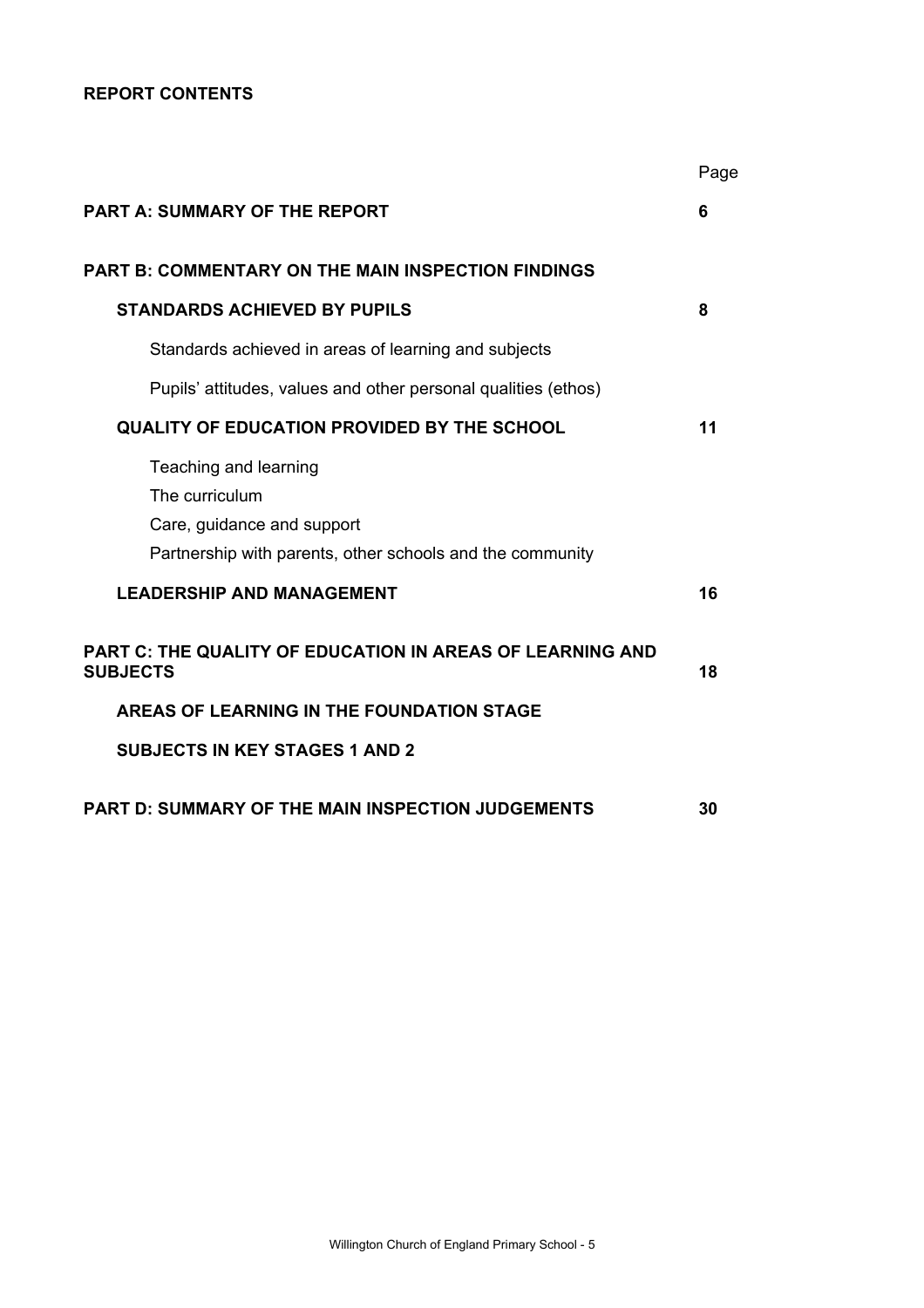# **PART A: SUMMARY OF THE REPORT**

## **OVERALL EVALUATION**

**The school provides an outstanding education for its pupils**. The climate for learning is established extremely well. Standards of the present Year 6 are high. Pupils' achievement is excellent because of the consistently high quality of teaching. The leadership and management of the school are excellent. The school provides very good value for money.

The school's main strengths and weaknesses are as follows:

- The leadership and management of the headteacher and deputy headteacher are excellent and the governing body and subject co-ordinators assist them very ably.
- Pupils make excellent progress from entering the school in the nursery to leaving at the end of Year 6 because of the high proportion of very good and excellent teaching.
- Standards are well above average by the end of Year 6 in English, mathematics, and science, are very high in information and communication technology, and are above average in music and religious education.
- The use of information and communication technology to assist learning in other subjects is excellent.
- Pupils' attitudes to work and their behaviour are both excellent.
- Excellent systems are in place to check pupils' progress and to use the information to push their learning on at a fast pace.

Improvement is excellent since the last inspection in June 1999. Pupils' achievement is now very high. Standards by the end of Year 6 have improved significantly from well below average to well above average. The issues identified at the last inspection have been addressed. Attendance rates have improved to be at the national average. The fostering of pupils' cultural development is now a strength. The procedures for the marking of pupils' work have improved and are excellent. The proportion of very good and excellent teaching has increased exceptionally.

| <b>Results in National</b><br>Curriculum tests at the end |      | similar schools |      |      |
|-----------------------------------------------------------|------|-----------------|------|------|
| of Year 6, compared with:                                 | 2002 | 2003            | 2004 | 2004 |
| English                                                   |      |                 |      |      |
| mathematics                                               |      |                 |      |      |
| science                                                   |      |                 | B    |      |

#### **STANDARDS ACHIEVED**

*Key: A - well above average; B – above average; C – average; D – below average; E – well below average. Similar schools are those whose pupils attained similarly at the end of Year 2* 

**Achievement is excellent**, including that of pupils with special educational needs. Children in the reception class are likely to meet the expected national targets in communication, language and literacy and mathematical development by the time they start Year 1 and to exceed expected standards in personal, social and emotional development and in knowledge and understanding of the world. Standards of the present group of pupils in Year 2 are well above national expectations in information and communication technology, and above average in the skills of speaking and listening, reading, writing, mathematics, religious education and science.In 2004, standards in the national tests at the end of Year 2 were in line with the national average in reading but were below average in writing and mathematics. Standards of the present group of pupils in Year 6 are well above average in English, mathematics, and science, are very high in information and communication technology and are above average in music and religious education. No judgements on standards could be made in other subjects or areas of learning.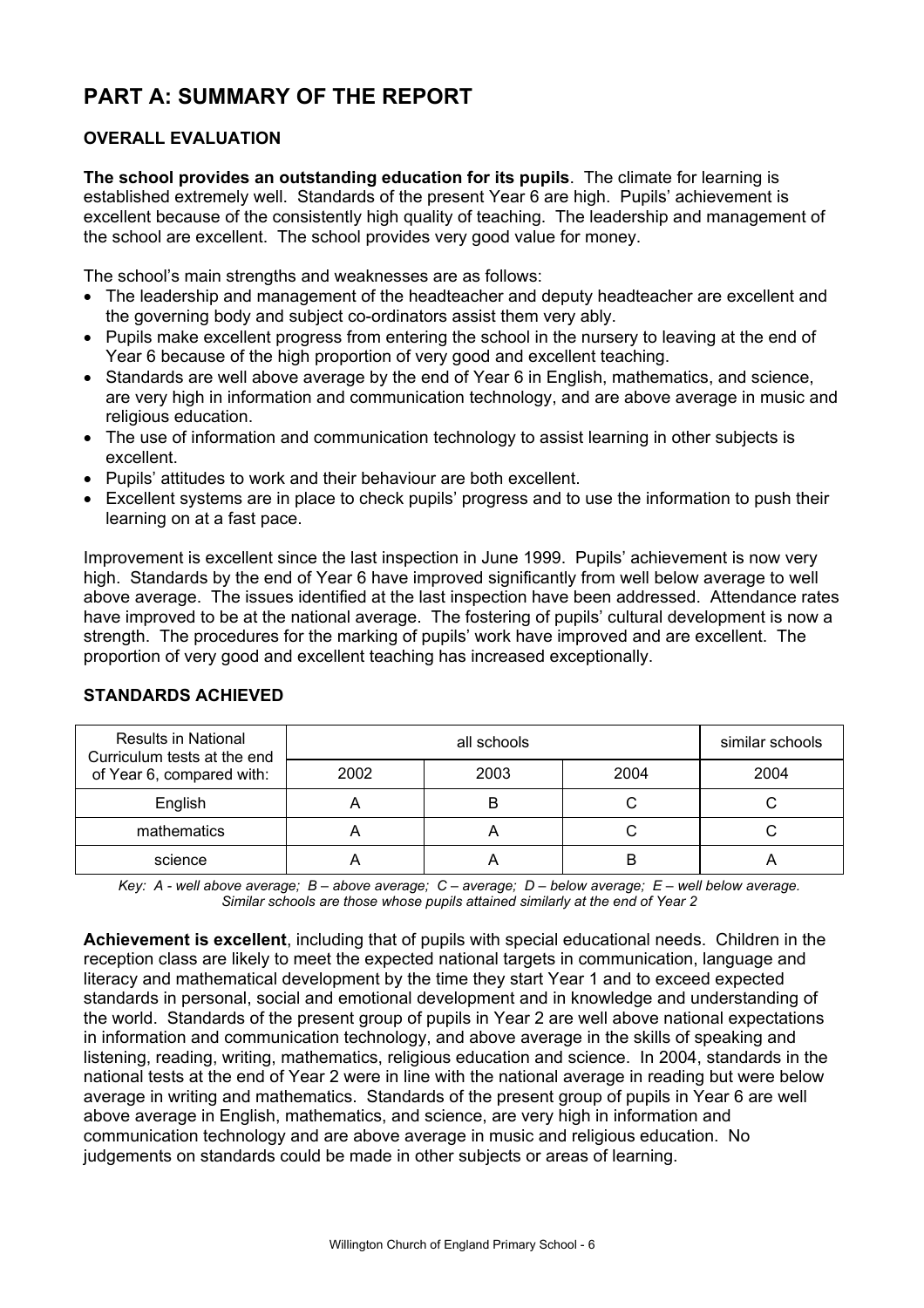**Pupils' personal development, including their spiritual, moral, social and cultural development, is excellent.** Their attitudes and behaviour are outstanding. Attendance is average.

## **QUALITY OF EDUCATION**

**The quality of education provided by the school is excellent** and leads to pupils' very high achievement. **The quality of teaching and learning is very good**. Teaching and learning seen was satisfactory in the nursery, very good in the reception class and in Years 1 to 5 and excellent in Year 6. The quality of teaching and pupils' learning is very good in English, mathematics, music and science, excellent in information and communication technology, and good in religious education. No judgements were made on the quality of teaching in other subjects. Literacy skills are developed very well across the curriculum. The application of numeracy skills is good in other subjects. Information and communication technology skills are used exceptionally well to assist learning throughout the curriculum. The assessment and recording of pupils' progress are excellent. The curriculum is very good and enriched exceptionally well. The accommodation and resources are satisfactory, on balance. Resources are very good but aspects of the accommodation are unsatisfactory. Arrangements for ensuring pupils' care, welfare, health and safety are very good. The school provides pupils with very good support, advice and guidance and involves them very well in its work and development. The partnership with parents is very well established and there are good links with the community and a very good beneficial association with other local schools.

## **LEADERSHIP AND MANAGEMENT**

**Leadership and management are excellent.** The leadership of the headteacher is outstanding and he is assisted extremely well by the deputy headteacher. Subject co-ordinators fulfil their role very well. Management is excellent. The governance of the school is very good and ensures that all statutory requirements are met.

## **PARENTS' AND PUPILS' VIEWS OF THE SCHOOL**

Parents are very satisfied with the education the school provides for their children. Pupils are extremely positive about the school. Neither parents nor pupils have any significant concerns.

## **IMPROVEMENTS NEEDED**

There are no significant weaknesses in this outstanding school; however, the governors should consider the following:

- Improving the provision, teaching and learning in the nursery to match more closely that in the reception and the rest of the school.
- Seeking ways to improve the accommodation.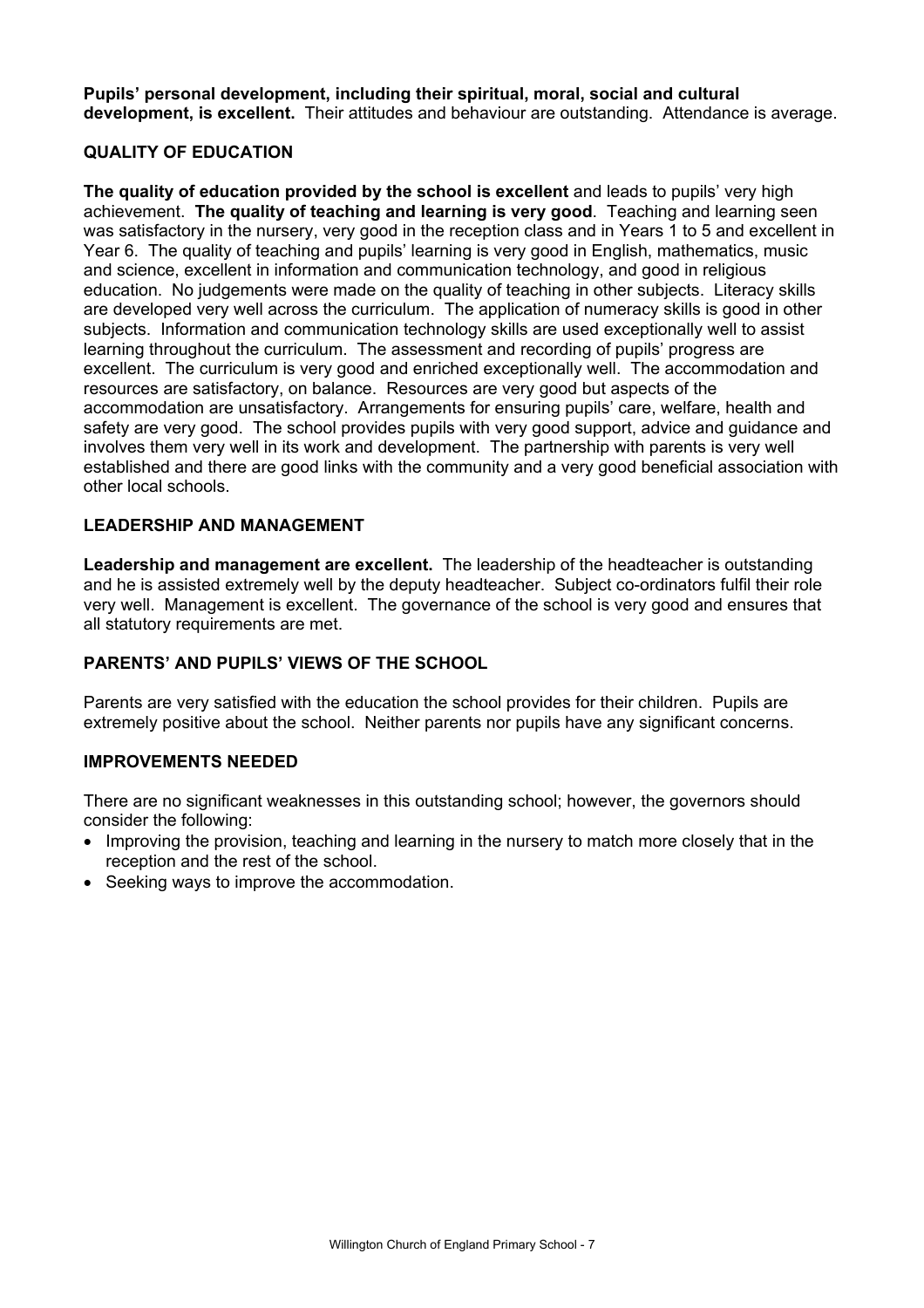# **PART B: COMMENTARY ON THE INSPECTION FINDINGS**

## **STANDARDS ACHIEVED BY PUPILS**

## **Standards achieved in areas of learning and subjects**

The achievement of pupils is excellent, overall. Standards are above average in Year 2 and well above average in Year 6.

#### **Main strengths and weaknesses**

- Children in the reception class achieve very well building on sound progress in the nursery.
- Pupils achieve very well in Years 1 and 2, and they are likely to reach above average standards by the end of Year 2 in the skills of speaking and listening, reading, writing, mathematics, science and religious education, and are well above national expectations in information and communication technology.
- The average overall performance of pupils in the national tests at the end of Year 6 from 2002 to 2004 was well above the national median for their age.
- Standards of the current group of pupils in Year 6 are well above average in English. mathematics, science, very high in information and communication technology and above average in music and religious education.
- The demanding targets set to be reached by pupils by the end of Year 6 are likely to be exceeded.

## **Commentary**

1. Children's attainment on entry, when they start nursery, is below average, on balance, though it varies from year to year from well below average to below average, particularly in language skills. The children settle well in the nursery and make sound progress in their learning which is then built on very well in the reception. The children achieve well and by the end of the reception year are likely to reach average standards in communication, language and literacy and in mathematical development and above average standards in personal, social and emotional development and knowledge and understanding of the world. Too few lessons were seen to make secure judgements on the standards children are likely to reach in physical development and in creative development.

| Standards in: | School results | National results |  |  |
|---------------|----------------|------------------|--|--|
| Reading       | 15.8 (14.5)    | 15.8(15.7)       |  |  |
| Writing       | 13.8 (13.9)    | 14.6 (14.6)      |  |  |
| Mathematics   | 15.3(15.4)     | 16.2 (16.3)      |  |  |

#### *Standards in national tests at the end of Year 2 – average point scores in 2004*

*There were 26 pupils in the year group. Figures in brackets are for the previous year.* 

2. In the 2004 national tests, at the end of Year 2, standards were in line with the national average in reading but were below average in writing and mathematics. The results were a significant improvement on the previous year in reading because of the school's focus. Improvements in standards this year in all areas are apparent because of the effects of changes in teaching, the headteacher's drive to raise standards and the excellent use of information and communication technology. The current group of pupils in Year 2 are above average in English, mathematics, religious education and science and well above average in information and communication technology.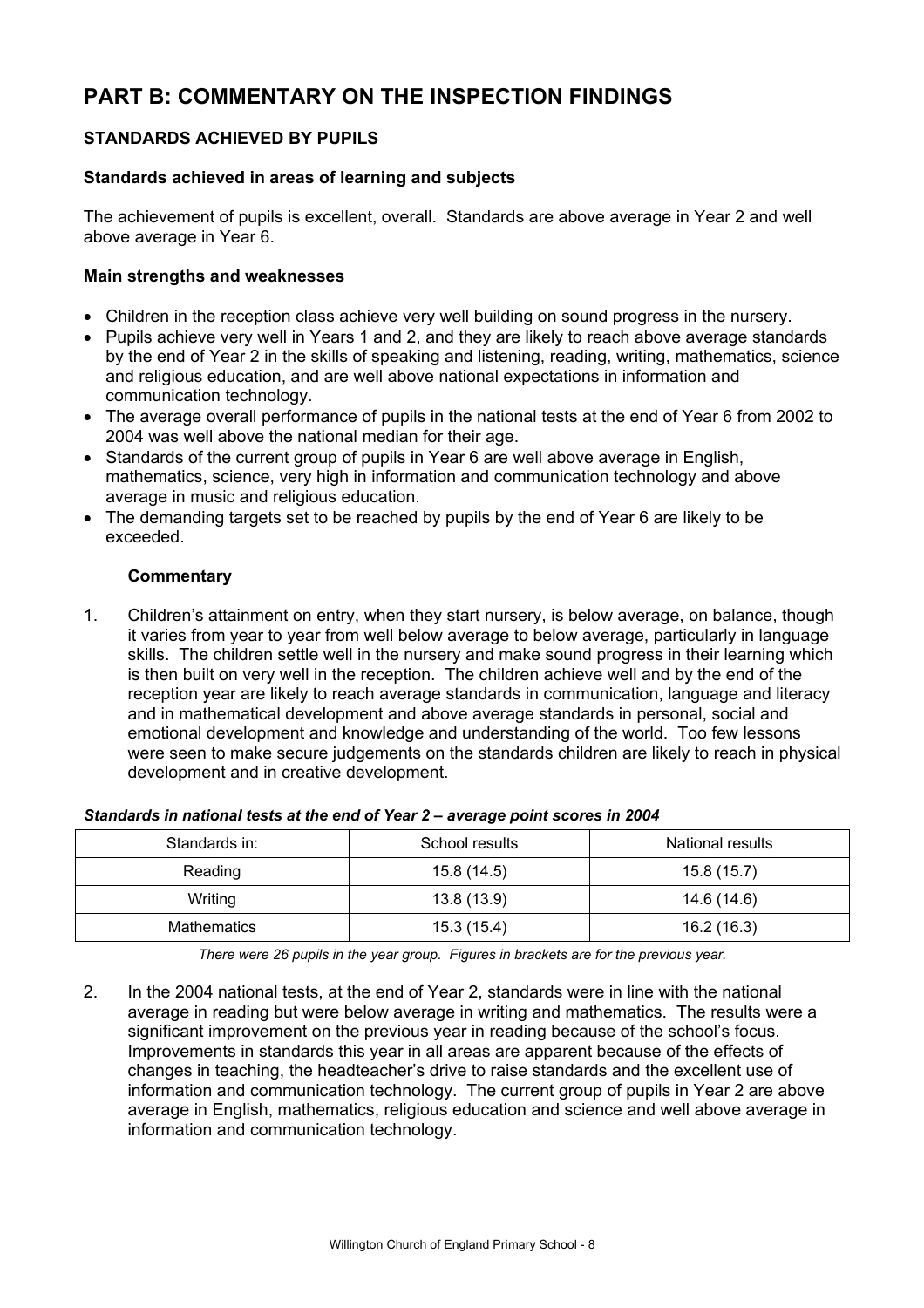| Standards in: | School results | National results |
|---------------|----------------|------------------|
| English       | 27.0(27.7)     | 26.9 (26.8)      |
| mathematics   | 27.0 (29.4)    | 27.0 (26.8)      |
| science       | 29.9 (30.4)    | 28.6 (28.6)      |

## *Standards in national tests at the end of Year 6 – average point scores in 2004*

*There were 25 pupils in the year group. Figures in brackets are for the previous year.* 

- 3. Standards at the time of the last inspection, in the 1999 national tests, were well below average, overall, but improved in the following year to be well above average. Well above average standards were maintained in subsequent years until 2004 when standards dipped to be in line with the national average. The lower standards in 2004 reflect the known performance of a poorer cohort. The present group of pupils in Year 6 is likely to be well above the national average in English, mathematics and science, very high in information and communication technology and above average in music and religious education. The reason for the high standards by the end of Year 6 can be attributed to the consistency of very good or better teaching in Years 3 to 5 and excellent teaching in Year 6 as well as excellent leadership of the school and pupils' outstanding attitudes to work and behaviour. Standards in English have improved particularly this year through the effectiveness of the marking of pupils' work and the use of information and communication technology to support learning. Standards reached by most pupils with special educational needs are below average; however, most pupils achieve very highly from a low base and some occasionally reach average standards.
- 4. Pupils' achievement is excellent, overall, because of the outstanding ethos, the high standards of education provided and the extremely good leadership and management. Pupils enter school with below average levels of attainment, and sometimes with well below average standards, and make excellent progress over time and by the end of Year 6 generally reach well above average standards. Prior attainment grades, based on the results at the end of Year 6 compared with results at the end of Year 2 in each year since 2000, have been well above average or in the highest five per cent nationally, except in 2004 when the value added was above average. The school is very well placed to maintain high standards. The statutory targets set for the proportion of pupils to reach the level expected of their age and above are likely to be exceeded significantly in English and mathematics because of the excellent teaching of literacy and numeracy in Year 6.

## **Pupils' attitudes, values and other personal qualities (ethos)**

Pupil's attitudes and behaviour are excellent. Their personal development, including spiritual, moral, social and cultural development, is outstanding. Attendance is satisfactory.

## **Main strengths and weaknesses**

- Pupils behave exceptionally well and have excellent attitudes and motivation to learn.
- Spiritual, moral, social and cultural development is excellent.
- Pupils' confidence and self-esteem is raised through the information and communication technology test-bed initiative.
- Attendance rates have improved because of the very good work done to improve attendance and punctuality.

## **Commentary**

5. No visitor can fail to note immediately the ordered calm and purposeful learning environment at the school. The excellent behaviour and attitudes of pupils combine to create an atmosphere focused upon learning. Pupils rarely chatter or get distracted, but settle to any given task with minimal direction. Much of this is derived from the consistently very high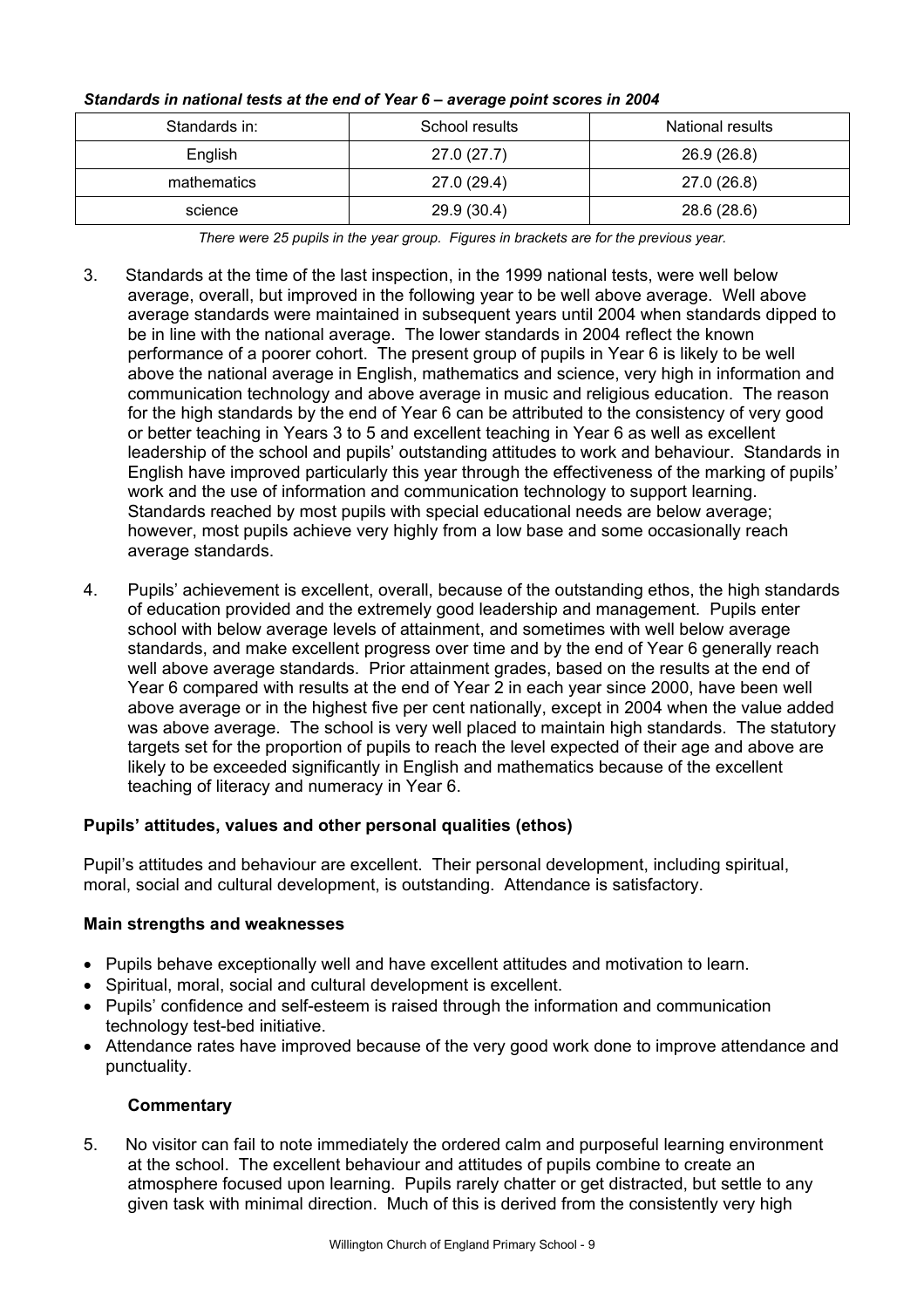expectations shown by all teachers and the immediate correction of any behaviour less than acceptable. Yet there is never any feeling of oppression or passive behaviour by pupils; the high standards of behaviour and concentration upon work come from them, reflecting their own values. Moreover, children are bright eyed and enthusiastic. As the choir sang beautifully to the other pupils filing in silently and efficiently to an assembly, everyone had smiles on their faces. The children are cheerful and friendly. They readily speak to visitors about their work with a delightful confidence. In class, their attention is total and they question and respond extremely well, readily co-operate with other pupils and show great initiative; for example, in Year 4, a group of pupils got out laptop computers on their own and logged on without instruction, whilst one pupil, finding his laptop computer low on power, put it on charge.

- 6. Excellent work is seen on pupils' social and moral development through extremely well run assemblies, personal, social and health education and citizenship lessons and teachers' everyday in-class contact and teaching. Pupils understand their responsibilities and what is expected of them within the school community. The 'rules' are understood totally, with good rewards and reinforcements. Spiritual development is also excellent; in several assemblies, pupils were encouraged to reflect on a range of issues, such as families and other cultures. Around the school, displays and other artefacts invite thought and prayer. In lessons, teaching often stimulates real wonder and consideration. The mutual connections with the local churches add further support.
- 7. At the last inspection, criticism was made of provision for cultural development. Much very good work has been done in recent years to improve the provision. Numerous initiatives involving both visits and visitors have broadened children's experiences of the arts and of other cultures. Special 'multicultural days' have given pupils insights into the dress, culture, food, and language of ethnic groups, such as African, Indian and Chinese.
- 8. In reporting upon the excellent personal development achieved, one cannot ignore the impact of the information and communication technology test-bed project. The way the pupils have responded to the accelerated and concentrated exposure to the development of a wide range of information and communication technology skills has made really tangible increments to pupils' self-esteem and confidence. Talking to pupils reveals much pride in their information and communication technology achievements and abilities and they enthusiastically speak of their competence. As one girl said, 'We help out the teachers when they can't master the whiteboard!' Indeed, some older pupils have been used in staff training.
- 9. The school's ethos is excellent and this is mirrored in the attitudes of pupils with learning difficulties. The use of information and communication technology and the very good relationships throughout school lead to high self-esteem and confidence. Pupils' efforts are celebrated, whatever pupils' abilities may be, so that most pupils are very keen and enthusiastic in their work. Because personal development is very highly regarded, pupils with previous behaviour problems make very good progress.

## **Attendance**

#### *Attendance in the latest complete reporting year (%)*

| Authorised absence |     | Unauthorised absence |     |
|--------------------|-----|----------------------|-----|
| School data        | 5.9 | School data          |     |
| National data      | 5.1 | National data        | 0.4 |

| Authorised absence<br>Unauthorised absence |     |               |     |
|--------------------------------------------|-----|---------------|-----|
| data                                       | 5.9 | School data   |     |
| data                                       | Б.  | National data | 0.4 |

*The table gives the percentage of half days (sessions) missed through absence for the latest complete reporting year.*

10. At the last inspection, attendance levels were unsatisfactory. In the past few years, a host of new initiatives, aimed at both pupils and parents, have been introduced to encourage better attendance, whilst procedures for monitoring and encouraging higher levels have been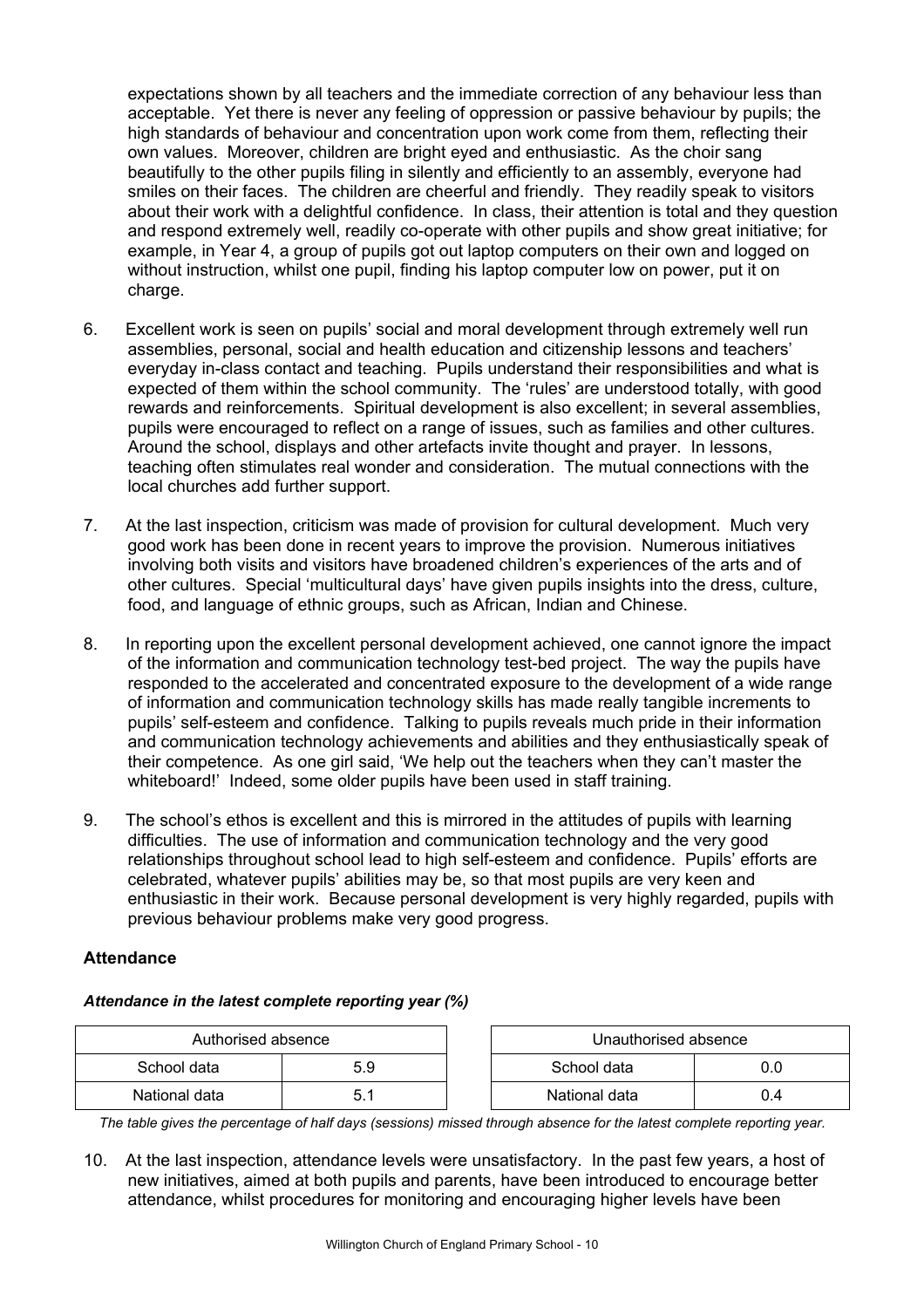continuously applied. This has resulted in a steady improvement so that, last year, the school came close to national norms. During the year, to date, attendance has improved to 94.75 per cent, with that in Year 6 at 97.0 per cent; these figures represent a satisfactory situation.

## **Exclusions**

#### *Ethnic background of pupils Exclusions in the last school year*

| Categories used in the Annual School Census |  | No of pupils<br>on roll | Number of<br>fixed period<br>exclusions | Number of<br>permanent<br>exclusions |
|---------------------------------------------|--|-------------------------|-----------------------------------------|--------------------------------------|
| White - British                             |  | 140                     |                                         |                                      |

*The table gives the number of exclusions, which may be different from the number of pupils excluded.*

There have been no exclusions in this academic year.

## **QUALITY OF EDUCATION PROVIDED BY THE SCHOOL**

The quality of education provided by the school is excellent. The quality of teaching and learning is very good, overall, with excellent teaching in Year 6. Assessment is excellent. The curriculum is very good and is enriched extremely well. Standards of care, welfare and health and safety are very good. Pupils' views are sought and acted upon very well. Partnership with parents and links with other schools are very well established, and links with the community are good.

## **Teaching and learning**

The quality of teaching and learning is of a high standard. The assessment of pupils' work is extremely good.

## **Main strengths and weaknesses**

- The quality of teaching in the reception class was significantly better than in the nursery.
- Teaching and learning are good in the Foundation Stage, very good in English, mathematics, science and music, and good in religious education.
- Teaching and learning are excellent in information and communication technology, and skills in the subject are used and applied outstandingly throughout the curriculum.
- The teaching of pupils with learning difficulties is very good.
- The marking of pupils' work is excellent.

## **Commentary**

11. The quality of teaching and learning has improved dramatically since the last inspection because of excellent leadership, the development of a very good curriculum and the outstanding use of information and communication technology. The following table shows clearly the strengths in the teaching with three-quarters of teaching being very good or better. The excellent teaching was mainly in Year 6, although one excellent lesson was seen in Year 3 and 4 and one in the reception. All of the satisfactory teaching was in the nursery. In Years 1 to 5, the teaching was very good. The teaching in the reception was very good or better whilst teaching in Year 6 was consistently excellent.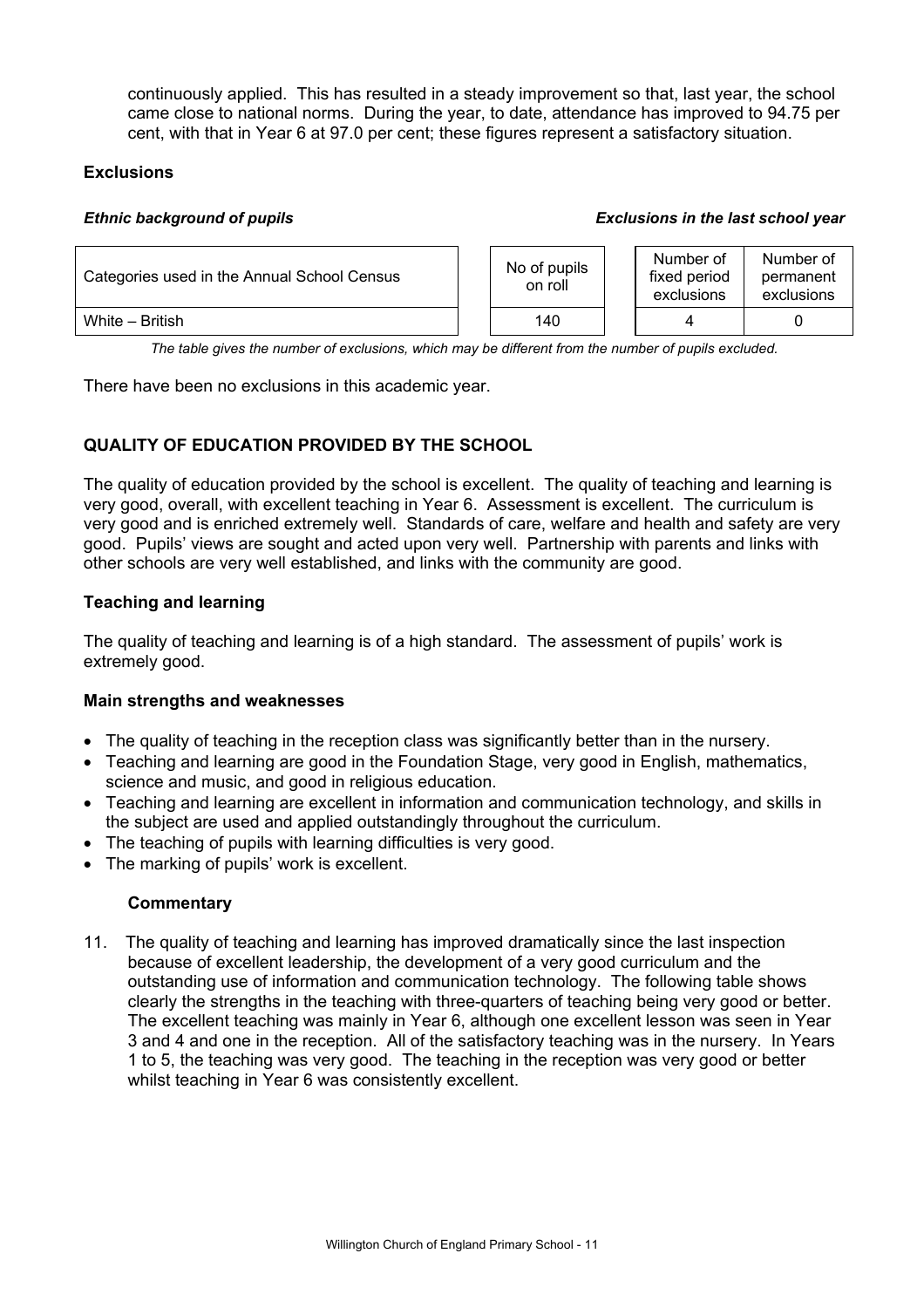#### *Summary of teaching observed during the inspection in 36 lessons*

| Excellent | Verv good | Good  | Satisfactory | Unsatisfactory | Poor | Verv Poor |
|-----------|-----------|-------|--------------|----------------|------|-----------|
| 3 (22%)   | 19 (53%)  | 3(8%) | 6(17%)       |                |      |           |

*The table gives the number of lessons observed in each of the seven categories used to make judgements about lessons; figures in brackets show percentages where 30 or more lessons are seen.* 

- 12. Most teachers have excellent subject knowledge. The planning of lessons is very good and it is matched very well to pupils' needs. Teachers use a wide range of teaching methods and make most effective use of time, enabling pupils at all levels of attainment to make excellent progress in their learning over time. Teachers have very high expectations of pupils' work and behaviour, resulting in pupils working very hard and productively whether in whole-class situations, in small groups or individually. Relationships between staff and pupils are excellent, resulting in pupils responding extremely well to challenges set by the teaching. Teaching assistants work very hard with pupils, including pupils with learning difficulties. Learning resources are used extremely well, particularly information and communication technology equipment, to motivate and interest pupils in order to enhance and speed up their learning.
- 13. The teaching of children in the nursery and reception classes is good, overall; however, teaching in the nursery is satisfactory whereas teaching and learning in the reception are very good and, occasionally, excellent. In the nursery, too little attention is given to creating an exciting, stimulating learning environment with opportunities for children to select their own resources to extend their learning.
- 14. In English, mathematics, music and science, the quality of teaching and learning is very good because of the high consistency of very good teaching and learning in Years 1 to 5 and excellent teaching in Year 6. The teaching of religious education is good. Pupils' excellent attitudes to work and behaviour support their learning.
- 15. The quality of teaching of information and communication technology is excellent throughout Years 1 to 6. Information and communication technology is used extremely well to assist pupils' learning in most subjects. Teachers plan carefully to use computers and other information and communication technology equipment to encourage a fast rate of learning, both through consolidating existing learning and by making new learning more understandable. Teachers' high quality introductions to lessons using multimedia presentations are a powerful tool in helping pupils to make very good or better progress in their learning. Pupils' enhanced skills in using the interactive whiteboard enable them to take a full part in the learning as well as having excellent opportunities to practise and to relate to others what they know.
- 16. The quality of the teaching and learning of pupils with special educational needs is very good. Teachers write very clear and manageable targets for pupil improvement in individual education plans. They ensure that these are used in class and in work with the special needs teacher. The school makes very good use of teaching assistants to support pupils and there is very close liaison between them and class teachers. Information and communication technology is used exceptionally well to support pupils with learning difficulties; for example, pupils work on closely focused programs in literacy and numeracy, and an equally important feature of the use of information and communication technology is its very positive effect on these pupils' self-esteem, motivation and confidence.
- 17. The marking of pupils' work is excellent, overall. Throughout Years 1 to 6 the marking of work is thorough and pupils are provided with a clear understanding of how well they have done and how they can improve their work. Titles of work are highlighted by teachers to show to pupils when learning objectives are achieved. Teachers record pupils' attainment using computer spreadsheets and use the information to plan future learning and to set targets for pupils. Through laptop computers older pupils can access their own records, which are linked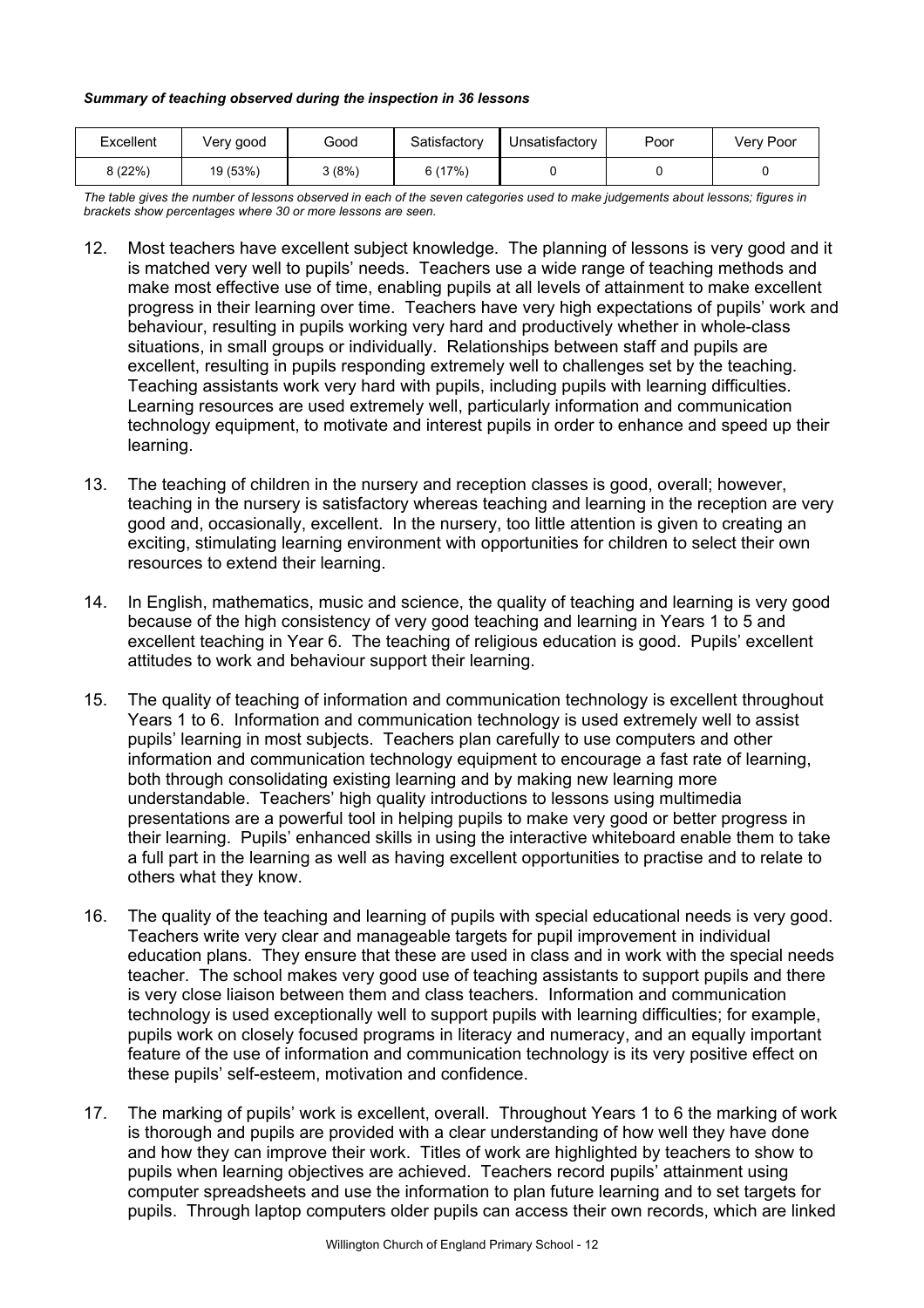to small steps of the National Curriculum, and can see what they must do to move to the next level of attainment. The marking of older pupils' work is exemplary, as can be seen from the following example of outstanding practice:

## **Example of outstanding practice**

**Teachers mark older pupils' work using readily available computer software to enable pupils to see how well they have done and to challenge them to improve the standard of their work.**  Years 5 and 6 pupils submit their written work in electronic form in almost all subjects using the school's large bank of laptop computers and shared computer network. The teachers mark the work exceptionally well using an editing program. Pupils are then given time to access the marked work and are expected to improve their work based on the teachers' comments, such as 'Could this be one sentence?' The teachers can then track the changes and improvements made to pupils' work and make additional comments as and when necessary. In addition, teachers give pupils a summative comment, which clearly shows how well they are doing and how they can improve; for example, 'A super opening, look at your use of 'its' and see where you need an apostrophe. I like your rhyming language in places but try not to overdo this as it will spoil the content.' The excellent quality of marking and the determination and interest of pupils, particularly boys' motivation, to improve their work further results in rapid progress in standards.

## **The curriculum**

The curriculum is very good and this helps pupils to achieve highly. The opportunities the school provides to enrich the curriculum are outstanding, with a very wide range of activities available outside lessons. Accommodation and resources are satisfactory, overall, with some excellent features in resources.

## **Main strengths and weaknesses**

- The curriculum is enhanced by the outstanding provision for information and communication technology.
- Preparation for the later stages of education is excellent.
- Provision for pupils with special educational needs is very good.
- Extra-curricular provision is very good.
- There is a very good match of teachers and teaching assistants to the curriculum.

- 18. The school makes excellent use of information and communication technology in all subjects of the curriculum. The innovative and enterprising application of information and communication technology is a significant factor in the school's high levels of achievement. It is complemented by the extremely rich and varied learning opportunities provided both in and out of lessons; for example, French is taught in all classes and Spanish is provided as an after-school club. The very wide range of extra-curricular activities includes the choir, chess, drama, film animation, digital video clubs and a wide range of sporting activities. The curriculum is further enhanced by a very extensive range of visits out of school to such places as a residential activity centre, a local Roman fort, local museums and nature reserves. Pupils in Year 6 have opportunities to visit France. In a similar way, the school welcomes visitors to the school, such as drama groups, local clergy, storytellers, artists and musicians to help to extend learning opportunities. In order to enrich understanding of life and culture in other countries, the school organises days when there is a focus on India, Africa and China. There are strong links with a school in Tanzania.
- 19. The school's excellent ethos and its use of information and communication technology play an important role in the development of independent and collaborative learning. Pupils are curious and hard working. They have excellent attitudes to their life and work in school. They show very high self-esteem and confidence. This, together with the school's extensive links with the local secondary school and very effective arrangements for transfer, ensure that pupils are exceptionally well prepared for the next stage in their education. There is a very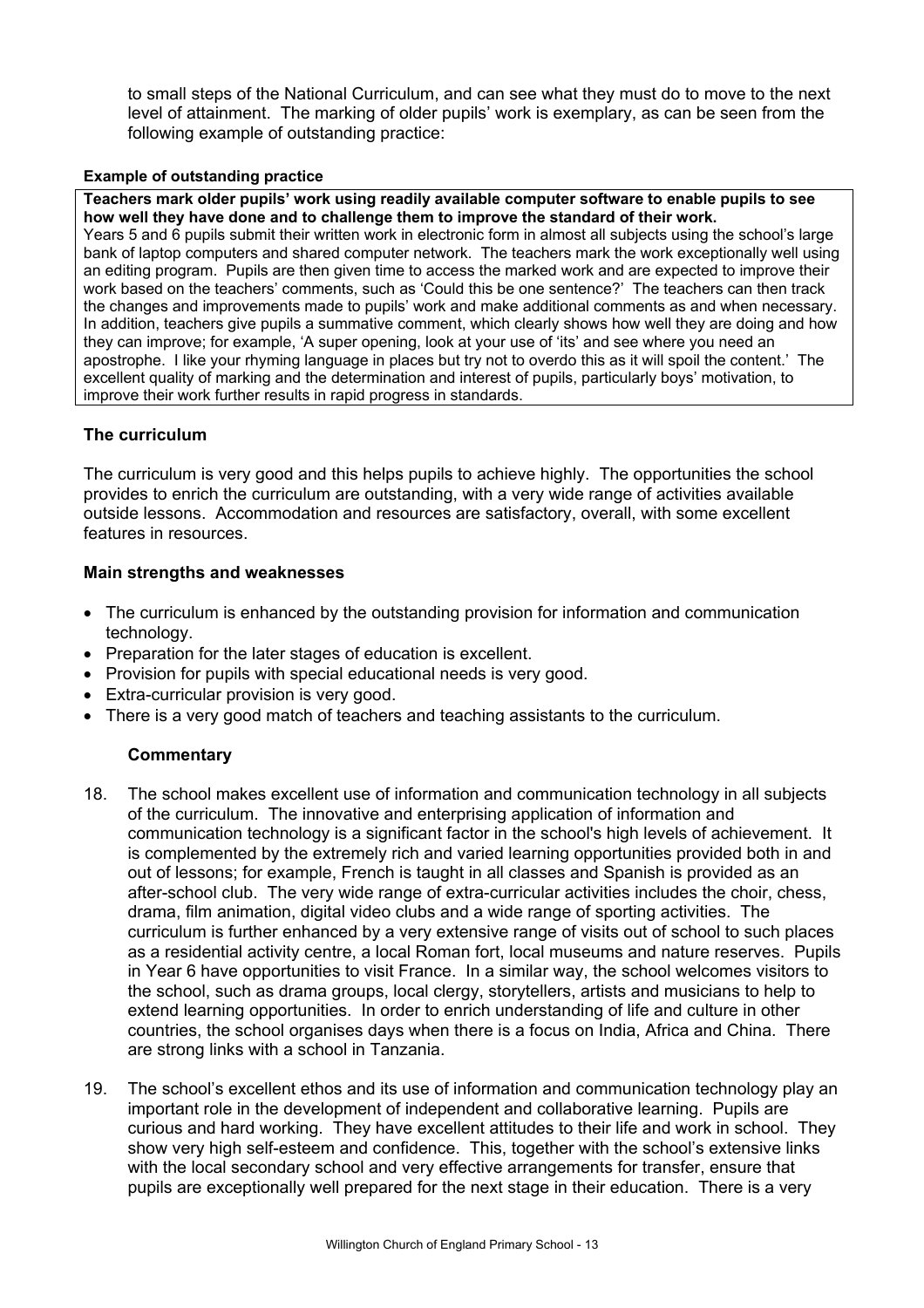strong focus on personal development and values. These are positively reinforced during daily collective worship and during personal, social and health education and citizenship lessons.

- 20. Commitment by the school to ensuring that all pupils take part in all learning opportunities is very strong. Provision for pupils with special educational needs is very good. The school makes excellent use of information and communication technology in order to support learning. Individual education plans are very clear and set manageable targets which are shared by pupils, parents and staff. These pupils are very well supported by the teacher for special educational needs and by teaching assistants. The co-ordinator for special needs ensures that staff and outside agencies work very well together in order to meet pupils' needs.
- 21. There is a very good match of teachers and support staff to the curriculum. They are very well trained in the use of information and communication technology in order to assist teaching and learning. All members of staff are involved in extra-curricular activities. The school is very well resourced, exceptionally so in the case of information and communication technology; however, there are limitations in the accommodation. Some classrooms are very small and at times this makes it difficult to manage practical work. Outdoor education in the reception class is also made more difficult because of no discrete outdoor area adjacent to the classroom. The headteacher shares a room with the school secretary, presenting difficulties in the conduct of confidential interviews, and in a similar way there is no separate provision for staff to discuss individual education plans with parents of pupils with special educational needs. These constraints are very demanding of time and energy and staff have to work extremely hard to overcome them.

## **Care, guidance and support**

The school takes very good care of its pupils. Children are supported very well to help them learn and they are given very good opportunities to make their views known.

## **Main strengths and weaknesses**

- Arrangements for welfare, health and safety are very effective.
- Very good support and guidance are based upon excellent relationships and excellent knowledge of individual pupils.
- Pupils are involved very well in the day to day running of the school.

- 22. This is a very caring school. The attention given to all the features that ensure the health, welfare and safety of every pupil are handled meticulously. Health and safety procedures are very well organised and supervised by governors, the headteacher and key staff. Child protection routines are managed very effectively by the headteacher.
- 23. Teachers' outstanding knowledge of pupils' individual needs contributes to the very good support and guidance provided for pupils. Guidance is truly individual and results in mature, confident children. Pupils with learning difficulties are usually identified at an early stage. Class teachers, support staff and the special needs teacher check the progress of these pupils regularly. This is complemented by the regular reviews of targets set in individual education plans. Because relationships are very good, pupils approach staff confidentially with any difficulties they might have and their contributions are valued and respected.
- 24. Very good efforts are made to involve pupils in the running of the school and they are encouraged to take responsibility. Throughout the school, teachers allocate to pupils 'little jobs' whenever possible or have monitors. In Years 5 and 6, such responsibilities grow and older pupils help younger ones with information and communication technology and in play. The scheme of selected 'playground buddies' is very successful, whilst less formal examples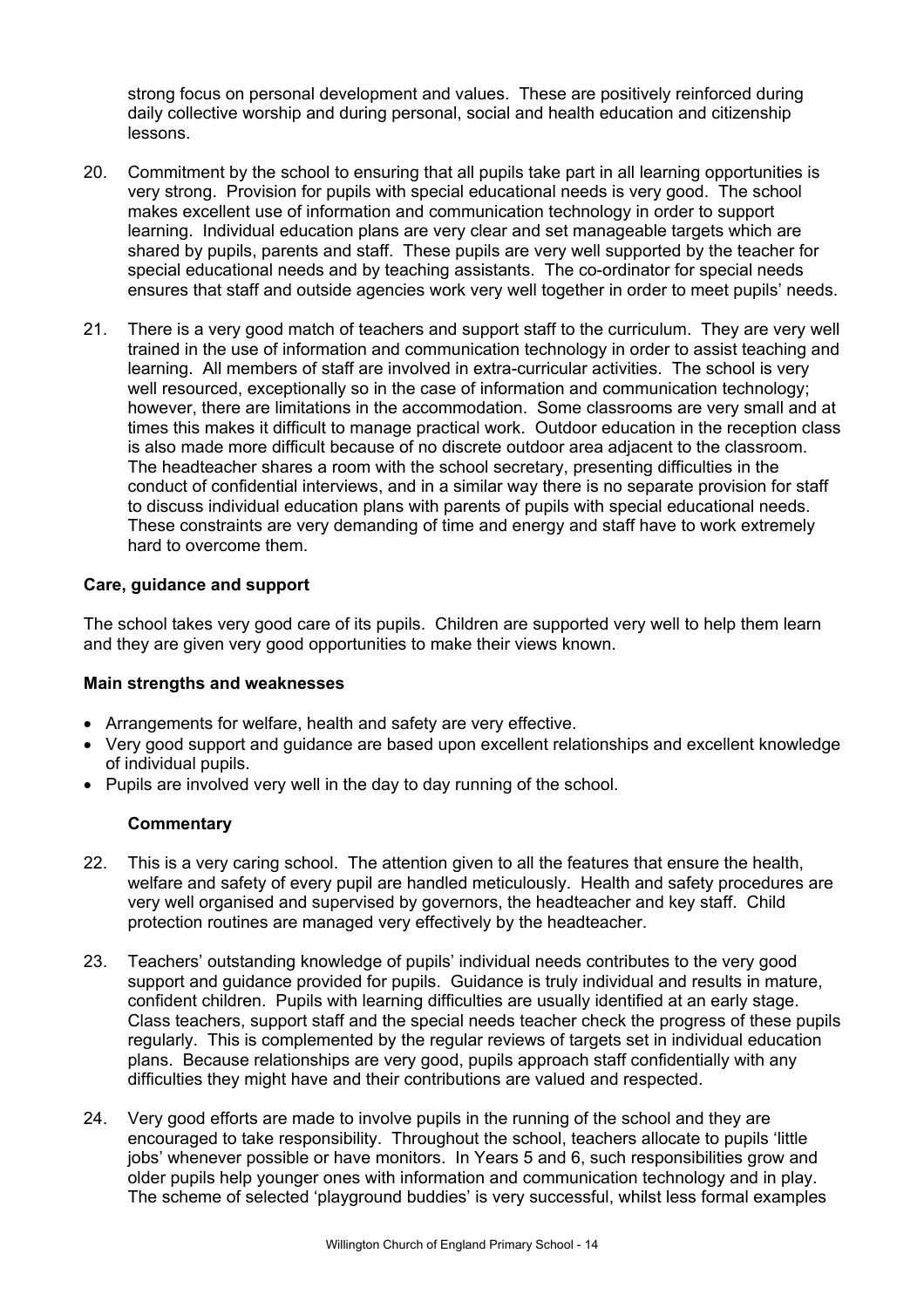are constantly seen, such as the way pupils themselves create impressive presentations for assemblies often involving photographs, music, writing and acting and the use of presentation skills incorporating information and communication technology. Class councils are successful. Pupils are consulted regularly; for instance, they had a big impact on a recent debate about travel to school.

## **Partnership with parents, other schools and the community**

Very good links have been built with parents and with other local educational establishments. Relationships with the local community are good.

#### **Main strengths and weaknesses**

- Parents have a high regard for the school.
- The school involves and engages parents in its work very well.
- Relationships with other schools and colleges are very good.
- The school's links with the local community are well established.

- 25. Parents are very supportive of the school. Responses to the parents' questionnaire and comments at the parents' meeting were overwhelmingly positive, with parents praising highly the education the pupils receive and the outstanding leadership and management. The school works hard to maintain such good relations. Communications with parents are very good; the termly newsletter is a lengthy, friendly document that not only informs them of all events but provides insights into work done by children, news on staff and updates of the attendance of each class. Face-to-face communications are equally good, both at the beginning and end of each school day and at the two extremely well attended parents' evenings, at the second of which pupil targets are discussed. Reports to parents are very good; they are individual, diagnostic and include ways in which parents can help their children improve. Several parents help in school and many more assist at special events and on educational visits. The school maintains very close links with parents of pupils with learning difficulties, particularly through their involvement with individual education plans and statements. Very good liaison occurs with outside agencies in order to meet pupils' needs.
- 26. The links with the local network of schools and colleges are very good. The information and communication technology test bed project has done much to bring local primary and secondary schools together to provide many links and benefits; for example, in information and communication technology, literacy, numeracy, science and sport. Help comes also for modern foreign languages from the secondary school, whilst Years 5 and 6 are able to enjoy extra-curricular activities at the secondary school. A valuable consequence of all this is that by the time the pupils move to the local secondary school they are well acquainted with that school and many of its staff and pupils. There are strong links with further education colleges who provide additional learning opportunities for the pupils. Of particular note was a building project involving reception children and the choir using facilities to cut a compact disc. Students from local colleges and secondary schools gain work experience in the school.
- 27. The school is very outward looking and works with, and involves, the local community well. The links to the local churches are a strong feature and the clergy contribute significantly to many aspects of the school. The choir has performed in several local venues creating much favourable comment. Many links have been made to a wide range of local businesses. A large number of local visitors to the school enhance the curriculum as do the many visits to local places and organisations, including excursions to professional soccer and rugby clubs.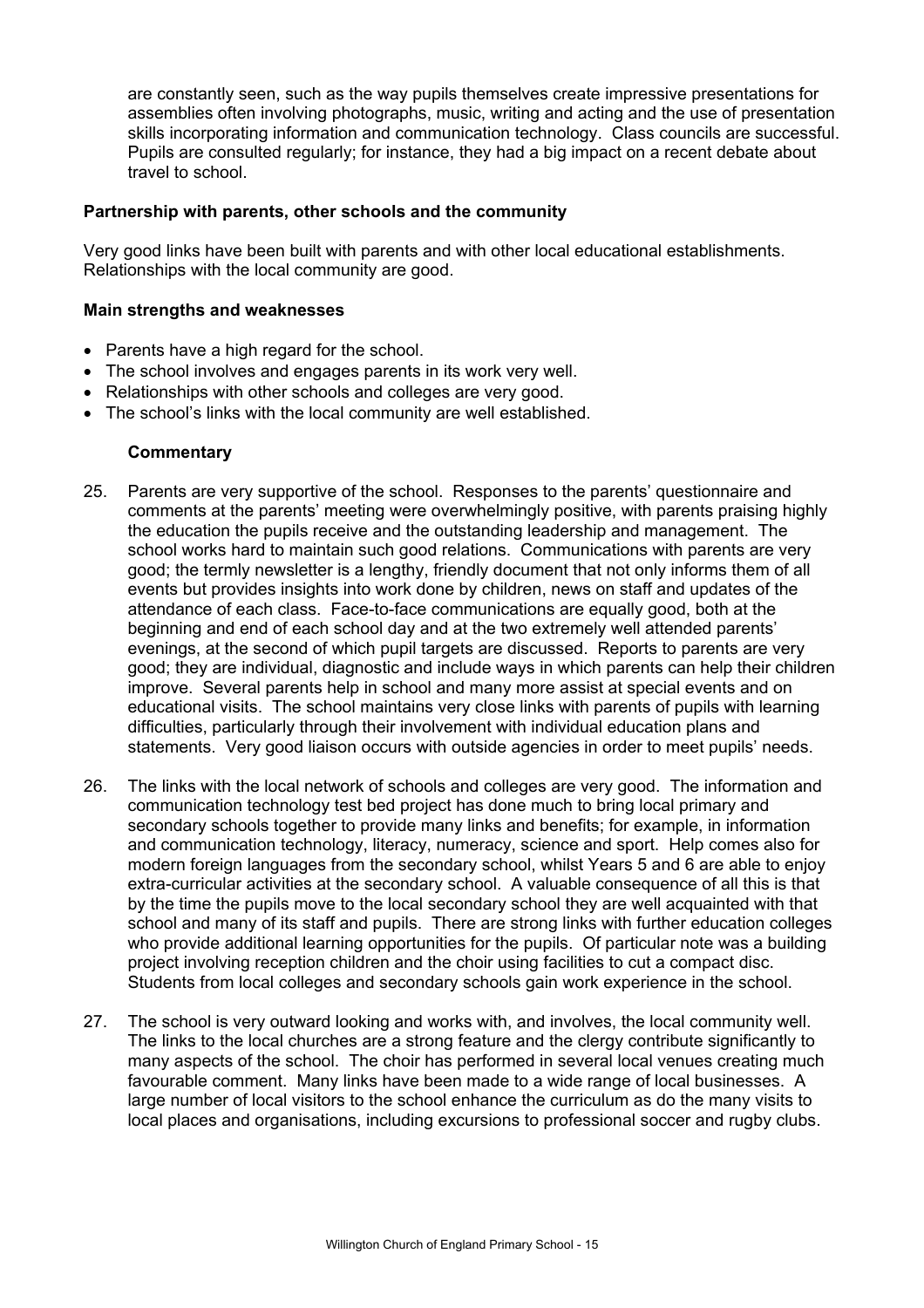## **LEADERSHIP AND MANAGEMENT**

The leadership and management are excellent. The headteacher, together with the deputy, provide outstanding educational direction for the school. Governance of the school is very good.

#### **Main strengths and weaknesses**

- Outstanding leadership by the headteacher and deputy has brought about excellent improvements since the last inspection.
- The school's self-evaluation is excellent and the strong focus on assessment, the Foundation Stage and the use of information and communication technology to raise standards and reduce teachers' workloads is highly successful.
- Information and communication technology is used outstandingly to promote self-esteem and equality.
- The governing body has a very clear vision for the future direction of the school.
- Financial management is very good.

- 28. The headteacher's enthusiasm and determination, combined with a sensitive and absolutely clear appraisal of what was needed to improve pupils' quality of education, have led to dramatic changes and improvements since he was appointed two and half years ago. Standards are high and the school leads the way in using information and communication technology in all aspects of its work. The leadership of both the headteacher and deputy is characterised by an exceptional capacity to communicate clearly and simply and to inspire and motivate others. This is evident in the very capable leadership and management of subject co-ordinators and the highly efficient systems used to check pupils' progress in all subjects throughout the school.
- 29. Through rigorous monitoring and scrupulous evaluation, involving written feedback on all aspects of teaching from lesson planning to marking, the headteacher quickly ascertained where the strengths and weaknesses lay. Rearrangements of teaching responsibilities, professional development in the form of training, and whole-school projects, such as improving writing, helped to draw the teaching staff together as a team. The leadership team is well aware of the more limited provision in the nursery compared with the rest of the school and the school improvement plan indicates precisely each planned stage of development. An extensive programme of training, involving outside agencies and visits to nurseries where practice is excellent, have led to substantial improvements albeit at a slower rate than in the main school.
- 30. The early decision to become part of the information and communication technology test bed scheme, a government-funded initiative involving three clusters of schools across the country, has been a major factor in raising teachers' skills and expertise and in improving resources for learning. Lessons, as a result, have pace, are exceptionally well planned, incorporate a variety of learning styles and promote independence and pupils' responsibility for their own learning from the reception year upwards. Perhaps, more importantly, it gave all staff a common starting point for reassessing their teaching approaches and reinvigorated their enthusiasm. The initiative, designed to raise standards, improve home-school links, reduce teachers' workload and improve communication between schools and the wider community (including extensive contacts overseas), is resoundingly successful in this school. The headteacher took the decision to provide all pupils in Year 6 with laptop computers (recently extended to Year 5) on which they do much of their work, taking them home each evening. This freed up additional funds, which were used for training and developing teachers' expertise. It has revolutionised teaching, learning and marking. Throughout the school, the innovative use of information and communication technology has energised boys' learning and promoted equality between boys, girls and different ability groups through raising their self-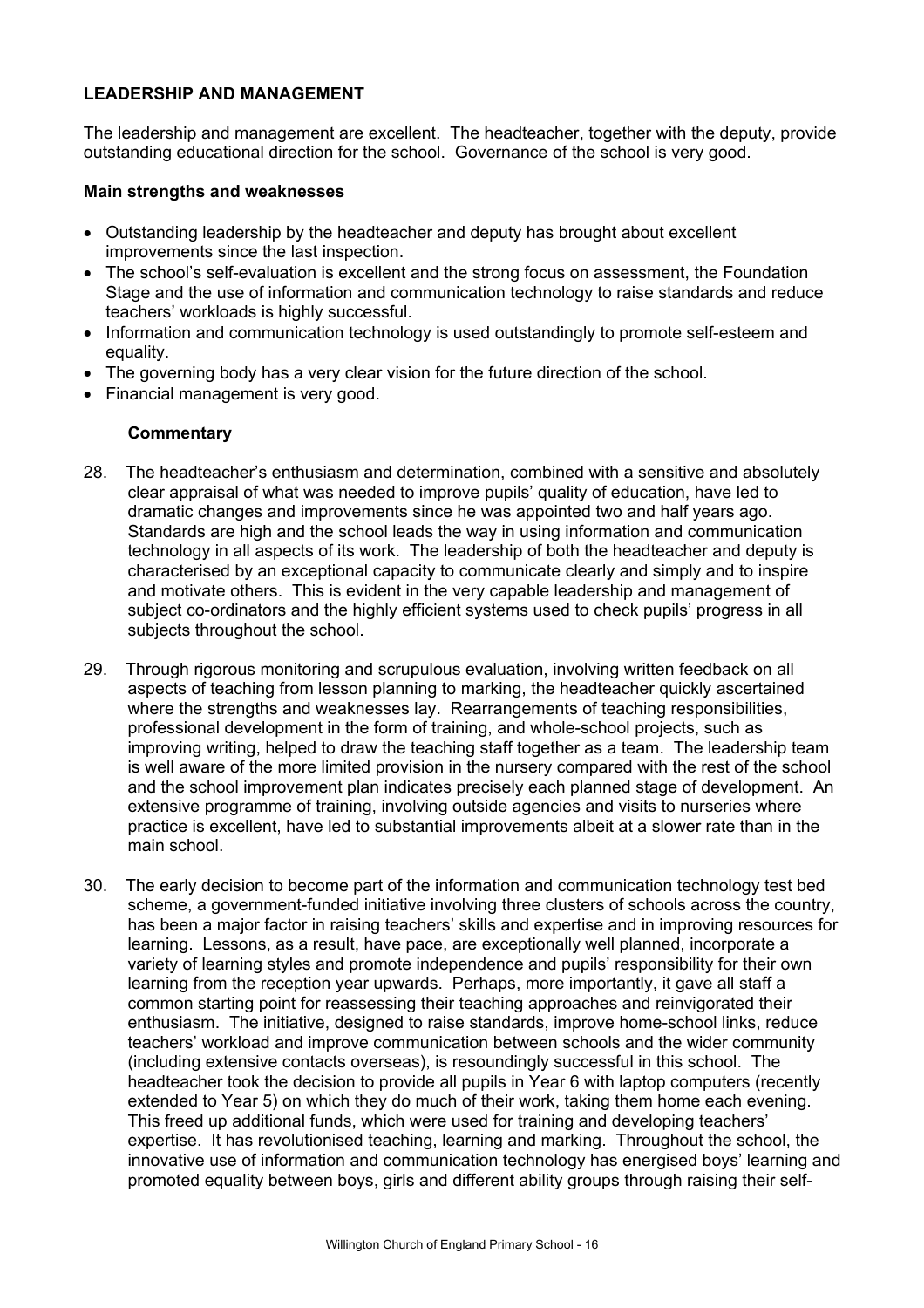esteem, their sense of responsibility and their commitment to learning. This is seen when pupils very capably assist staff or when they recently showed a group of headteachers the many and varied uses of information and communication technology.

- 31. The governors are knowledgeable and use their expertise very well to bring about improvements. They take a full share in putting together the school improvement plan. They consider it a priority to improve the school building and to provide additional accommodation so that single age group classes can be achieved and housed appropriately, and to provide the headteacher and office staff with separate and suitable working areas. There are very close links between subject co-ordinators and governors. From staff presentations to the governing body, the governors are fully informed about standards in each subject which supplements the information they gain from analysing national data. The strong sense of teamwork, evident throughout the school, is also characteristic of governance, and regular training to update governors' skills means that the level of support and challenge they offer through asking searching questions is considerable.
- 32. The governors ensure that money devolved to the school is used very efficiently. Clerical assistance is highly efficient. Currently, a substantial sum is being retained for improvements to the school building and for resources for the Foundation Stage. Governors have a very good grasp of the principles of 'best value', which they see very firmly as being rooted in high standards and excellent achievement. They are of one mind that the school's involvement in the information and communication technology test bed scheme is excellent value educationally.

## **Financial information**

## *Financial information for the year April 2003 to March 2004*

| Income and expenditure $(E)$ |          | Balances (£)                        |        |
|------------------------------|----------|-------------------------------------|--------|
| Total income                 | 749.447  | Balance from previous year          | 46.799 |
| Total expenditure            | 718.671  | Balance carried forward to the next | 77.575 |
| Expenditure per pupil        | 3,505.71 |                                     |        |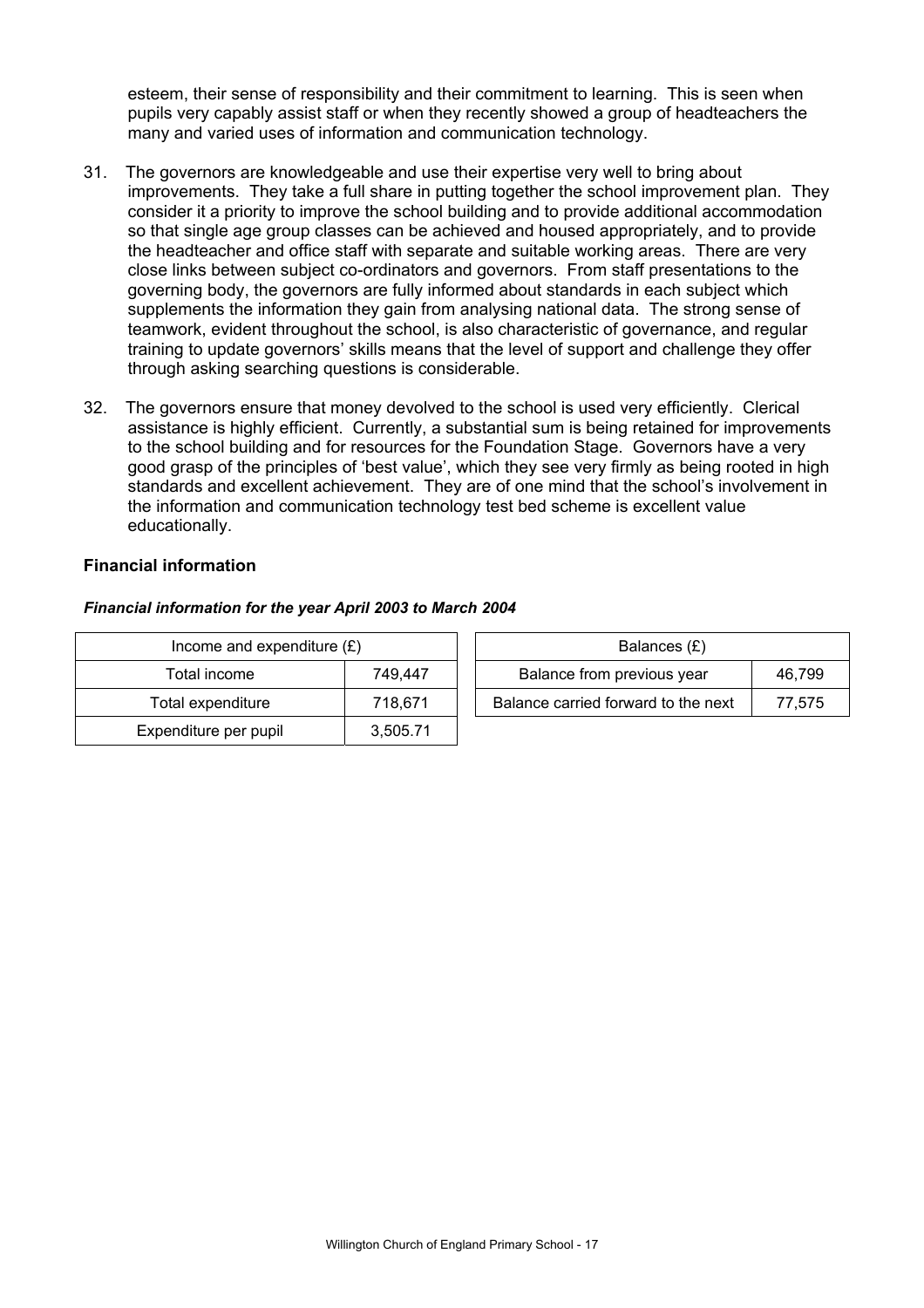# **PART C: THE QUALITY OF EDUCATION IN AREAS OF LEARNING AND SUBJECTS**

## **AREAS OF LEARNING IN THE FOUNDATION STAGE**

Most children enter the nursery at the age of three and attend either in the morning or afternoon. From September of the academic year in which they are five, they attend full-time. Attainment on entry is below average, overall, though well below average in language skills. The quality of teaching and learning is good, on balance; it is very good in the reception class and satisfactory in the nursery. Improvement since the last inspection is good because of improved teaching and children's very good progress in the reception class.

The leadership of the Foundation Stage is good**.** The recently appointed Foundation Stage manager has worked hard to improve provision and shows a very good example in the quality of her teaching. The accommodation is satisfactory, although there is no separate outdoor area for children in the reception class to extend their learning outdoors without direct supervision. In addition, the toilet facilities in the nursery are unacceptable, as there are no toilet doors. Learning resources are satisfactory, on balance; in the reception, the organisation and provision of resources are very good but the organisation and quality of resources in the nursery are unsatisfactory. Too few lessons could be seen to make secure judgements on standards in physical development and in creative development.

## **PERSONAL, SOCIAL AND EMOTIONAL DEVELOPMENT**

Provision in personal, social and emotional development is **very good.** 

## **Main strengths and weaknesses**

- Children's achievement is very good because of the high standard of teaching in the reception class.
- Over time, children form very good relationships, both with one another and with the staff, and this assists their learning very well.
- Interesting activities help children to make very good progress in their learning in the reception.
- Information and communication technology is used extremely well to develop children's interest in learning.

- 33. Children's achievement is very good. By the end of the reception year, children are likely to exceed the expected standards in personal, social and emotional development. The quality of teaching and learning is very good, overall; it is sound in the nursery and very good in the reception class. Children' behaviour and their attitudes to work improve to a high standard by the end of the reception year.
- 34. Children in the nursery settle to work well, although a few children flit from activity to activity. Most children quickly learn to work with others; however, a minority find sharing resources, such as the sand tray equipment, difficult. The lack of opportunities in the nursery to select their own learning resources, because of unsatisfactory organisation of resources, restricts children's faster development of acquiring confidence to explore new learning without support.
- 35. In the reception class, children are highly motivated to learn because of the very well organised teaching and very good relationships between children and staff. The children are given ample opportunities to extend their learning through a range of interesting and demanding activities. The children enjoy role-play; for example, working in the post office and dressing up as a postal worker to deliver packages and letters to other children, staff and visitors.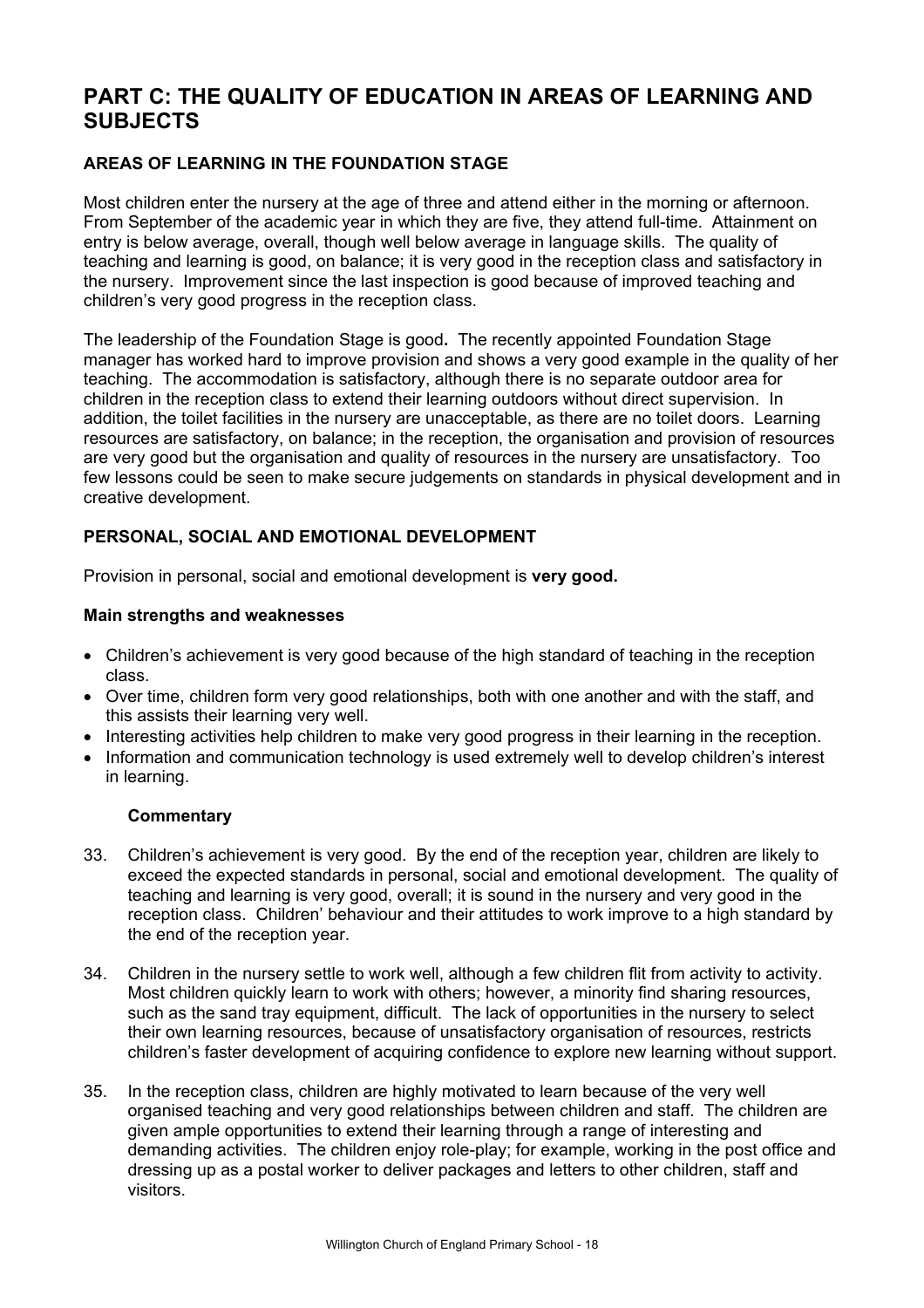36. The large number of up-to-date computers with high quality software help to develop children's self-confidence and self-esteem. The children access programs confidently and independently and persevere and concentrate for significantly lengthy periods of time, working on challenging tasks.

## **COMMUNICATION, LANGUAGE AND LITERACY**

Provision in communication, language and literacy is **good.** 

## **Main strengths and weaknesses**

- Children achieve very well in the reception class and are likely to meet the standards expected at the end of the reception year.
- In the nursery, opportunities are often missed to develop children's speech and communication skills.
- Information and communication technology is used exceptionally well to develop children's confidence in speaking and listening in the reception class.

## **Commentary**

- 37. Children make satisfactory progress in the nursery, developing in confidence and picking up vocabulary as they busy themselves in a suitable range of activities. The teaching in the nursery, which is satisfactory on balance, gives good attention to individuals, drawing them into discussion through sound questioning and repetition. Teaching assistants are used well to spend purposeful time talking to children. Opportunities are missed, however, to stimulate speech and extend vocabulary in children through the provision of exciting activities related to a specific learning objective; children happily and willingly, for example, form the letter 'C' in yellow coloured dough but this is not developed further through related tasks.
- 38. The reception class is a complete contrast because, here, activities abound and children's learning moves on apace. Imaginary flights, with exciting sound effects and flight simulation provided by up-to-date technology, generate much speech. Lower-attaining children used a small, hand-held video recorder very well to record each other telling their 'news' and, at the end of the lesson, the others commented on how they could improve the quality of their recording. The very good quality of teaching provides children with real reasons to communicate in writing; for example, when the children discovered that the class toy lion has had his hair cut over the weekend they were eager to write this clearly and legibly for others to read on the large screen linked to the class computer. By the end of the year, average attainers write simple words accurately and legibly and higher attainers write several sentences, spelling unfamiliar words that are plausible phonetically. Children enjoy reading their work aloud to adults and recording their comments in a 'talking book', which they quickly grasped how to use. Their reading is at the level expected by the end of the reception year. Overall, achievement in the reception year is very good as communication, language and literacy skills are developed very practically through using information and communication technology to foster confidence and physical development at the same time.

## **MATHEMATICAL DEVELOPMENT**

Provision in mathematical development is **good.** 

#### **Main strengths and weaknesses**

- Standards are on course to be average by end of the Foundation Stage.
- The quality of teaching and learning is significantly better in the reception than in the nursery.
- Information and communication technology enhances children's learning opportunities exceptionally well.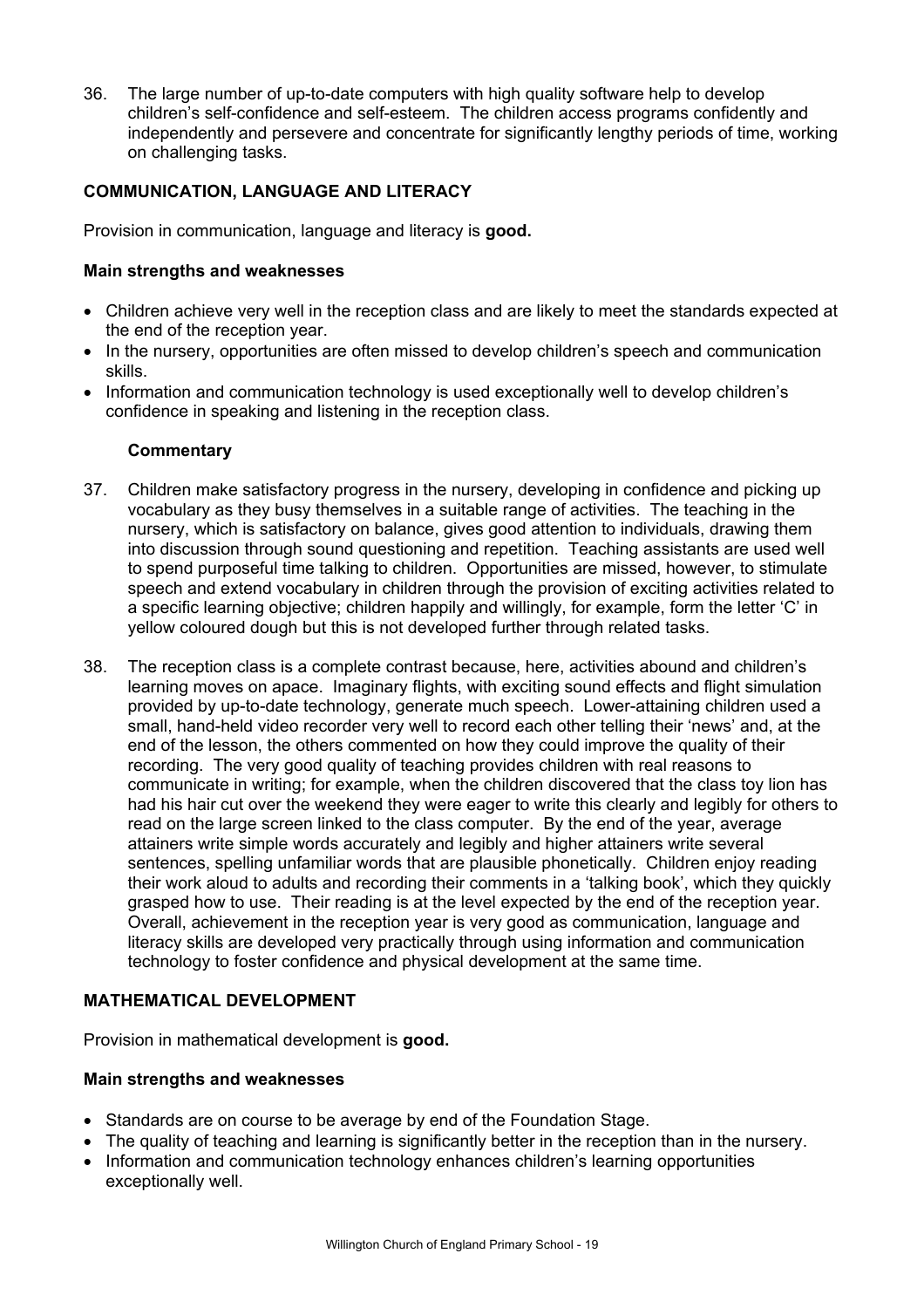## **Commentary**

- 39. Children's attainment is likely to be at the expected standard by the time they start Year 1. The children achieve well, overall, though they make rapid progress in the reception class.
- 40. The quality of teaching is good, overall; it is satisfactory in the nursery and very good in the reception class. In the nursery, the interactive whiteboard is used well to assist learning. Occasionally, children lose interest during whole-class teaching when the teaching lacks direction in developing mathematical understanding and is complicated by the use of unfamiliar language. Sometimes, the teaching has unrealistic expectations of children to understand numbers above ten and makes incorrect statements; for example, that 18 is a one and an eight. The teaching of small groups and individuals is better, as when the teacher assists children to match and count coins. The teaching assistant works well with small groups, both in the classroom and in the outdoor area though is sometimes not used sufficiently well during whole-class teaching.
- 41. In the reception class, the pace of learning is very fast because the teaching is very well organised. The interactive whiteboard is used exceptionally well by both the staff and pupils; for example, children gained a very good understanding of elementary problem-solving through extremely good explanations using high quality multimedia presentation on the interactive whiteboard with ample opportunities for children to participate. The children were very interested and encouraged to use mathematical language in their explanations. The pace of learning was brisk and this enabled children to have plenty of practice.
- 42. Very good opportunities are provided for children to extend their learning using information and communication technology. Children practise new learning confidently by accessing high quality programs. Of particular note is the use of video conferencing to share and develop learning with children in other schools; for example, a small group of children shared work they had done on sequencing and measurement with children at another school in the locality. The children had very good opportunities to talk about their learning with other children. They accepted willingly challenges from the teacher at the neighbouring school to develop their skills further and this enabled their own teacher to check both the children's understanding and speaking and listening skills.

## **KNOWLEDGE AND UNDERSTANDING OF THE WORLD**

Provision in knowledge and understanding of the world is **very good.**

## **Main strengths and weaknesses**

• Children achieve very well and reach standards above expected levels because of very good teaching and the use of a wide range of information and communication technology equipment.

- 43. Children in both the nursery and reception classes achieve very well, particularly in the use of information and communication technology to assist their learning. In the nursery, children are confident in using and accessing programs on computers or on the interactive whiteboard. In the reception class, the planning of lessons is of a high standard and opportunities to use information and communication technology to assist learning in other areas of learning are fully exploited.
- 44. Exploration and investigation in knowledge and understanding of the world is also enhanced by the use of information and communication technology; for example, in a very well planned lesson to expand children's understanding of small creatures, the teaching assistant was used very well to help children gain an understanding of how to care for and collect small creatures found around the school grounds. A small group of children were very interested and had a good understanding of health and safety considerations when collecting specimens. Another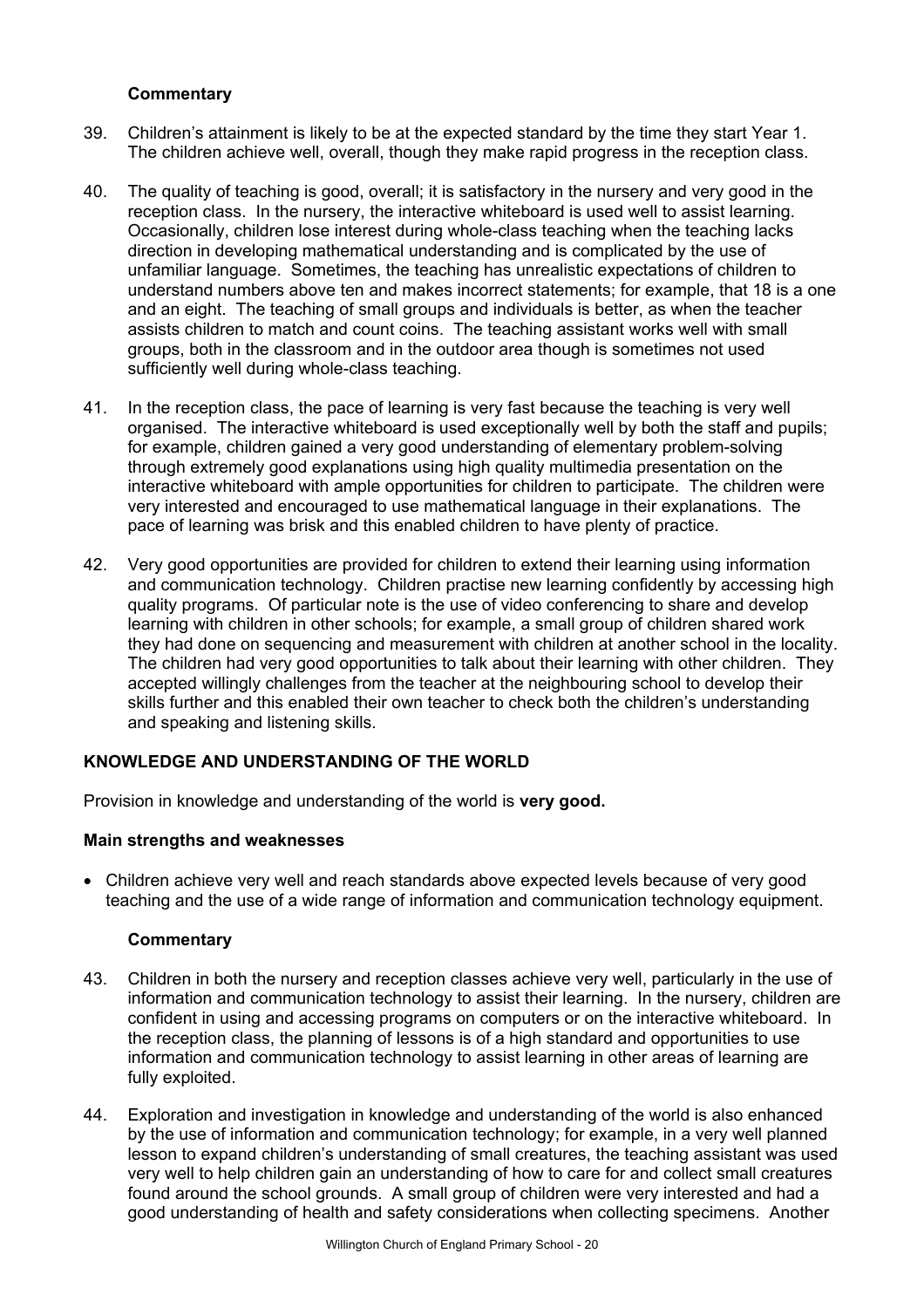group worked with the teacher to sort small creatures according to the number of legs using a simplified Venn diagram. The small creatures found were examined by the children using a digital microscope linked to the interactive whiteboard. They were absolutely amazed at the features of a snail as it emerged from its shell when observed under the microscope and all the children in the class joined with them to witness the event. A digital photograph was taken to record the event.

- 45. In **physical development,** children are provided with satisfactory opportunities to develop their skills. The outdoor area in the nursery is used well throughout sessions; however, the lack of a suitable outdoor area in the reception class restricts opportunities. In the lessons observed, children in the nursery enjoyed climbing and traversing equipment. Indoors, children in the nursery followed instructions, though sometimes the staff allowed children to move before all the instructions were given. Children could run on the spot but a few children were reluctant to join in and the teacher did not pick this up. Good practice was not celebrated and demonstrated to other children. The pace of the lesson dipped at times because of unsatisfactory organisation of resources. A significant proportion of the younger pupils had difficulties putting on shoes and socks and the behaviour of a minority was immature.
- 46. In **creative development,** children are provided with satisfactory opportunities to explore different media; for example, in the nursery, children painted pictures - though they had limited opportunities to mix the colour of paints themselves. The children made, with the help of a teaching assistant, a model of the outdoor area using a range of recycled materials. In the reception, children are encouraged actively to be engaged in role-play; for example, children imagined they were on a magic carpet, travelling to imaginary locations, helped by the use of the sounds and sight of the sea from a multimedia presentation linked to the interactive whiteboard. Awe and wonder abounded as, in the children's imagination, the classroom became the sea and an ordinary rug became a magic carpet.

## **SUBJECTS IN KEY STAGES 1 AND 2**

## **ENGLISH**

Provision in English is **very good.** 

## **Main strengths and weaknesses**

- Standards are well above average in Year 6 as a result of excellent leadership and management and the high standard of teaching.
- The use of information and communication technology is outstanding, both as a teaching tool and to facilitate high quality learning.

## **Commentary**

47. Standards are above average in Year 2 and well above average in the current Year 6, where nearly half the class exceed expected levels and very few pupils fall below national expectations. This is an excellent improvement since the last inspection. Standards in Years 1 and 2 have risen considerably this year as a result of the successful strategy to nurture the early skills of reading and writing in the reception year and provide a very good starting point for development. The excellent leadership and management have revolutionised marking and the setting of groups and individual targets and sharpened up the quality of teaching through constructive monitoring of lessons; these have had a marked impact on raising standards. Pupils do very well when compared with those in similar schools and in relation to their prior attainment. The quality of teaching and learning is very good in Years 1 to 5 and excellent in Year 6; pupils of all abilities achieve very well as a result and higher attainers put on an extra spurt during Year 6. Achievement, overall, is excellent and pupils' progress over time is also excellent.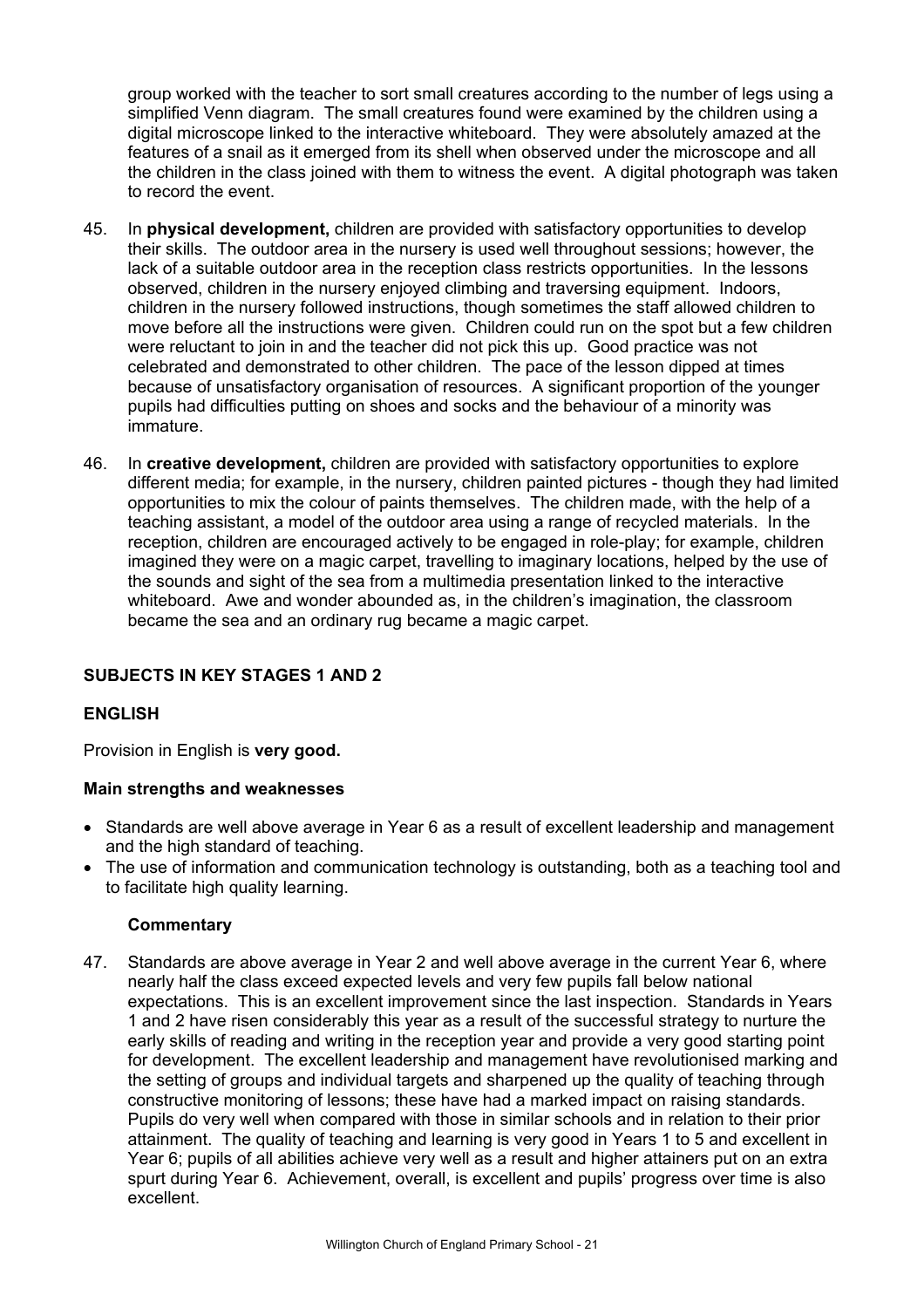- 48. Teaching and learning are very good in Years 1 and 2, enabling pupils to reach above average standards in a relatively short time. Information and communication technology is used extremely well to incorporate visual and aural displays to bring subjects alive; for example, helping pupils to appreciate the quirky humour of a nonsense poem by Edward Lear. A feature of the teaching is the fast pace, helped by apt use of information and communication technology to display clear instructions and to summarise what has been learnt. Teachers' expectations are high and the activities very well judged to challenge higher attainers and to provide support for those who find learning more difficult. Teachers question very well, helping pupils to answer fully and in sentences. The teaching of reading is very well organised and, by the end of Year 2, pupils of all abilities read competently, higher attainers with considerable expression. Similarly, pupils' writing develops very well because of the excellent marking of pupils' work. The simple device of using the purpose of the piece of writing as a title and then highlighting where this has been achieved leaves pupils in no doubt as to what they have done well and where they need to improve. The result is above average standards.
- 49. By the end of Year 6, standards in speaking and listening are well above average. Pupils discuss confidently and state their views with considerable maturity, using technical terms accurately. Information and communication technology is used exceptionally well to develop their skills: when discussing different video clips of the start of 'Treasure Island', for example, Year 6 pupils used terms like 'narrative structure', 'flashback' and 'dialogue' to explain how different visual and sound effects contributed to the frightening openings. This sophistication is evident in their reading too. Pupils are very well used to skim reading for information or scanning texts. Almost relentlessly probing questions teach pupils how to answer fully questions which test their comprehension, with the result that lower attainers read with considerable understanding for their age.
- 50. The school's focus on writing has led to significant improvements in the accuracy of pupils' spelling, paragraphing and use of punctuation throughout the school. Expectations are extremely high, particularly in Year 6. The marking of pupils' work is taken one stage further in Years 5 and 6 and has produced remarkable results through improving pupils' awareness of how important it is to convey meaning accurately and vividly through writing. The use of information and communication technology to track the changes pupils make to their work and to enable teachers to comment while not determining how corrections should be made, together with a short time at the start of each day for pupils to amend their work, has significantly improved standards; for example, an extract beginning with the words '*Genesis was an old sea dog, he didn't play by the rules.'* continues later with an inserted piece of description *'stalagmites and stalactites thrust out from the rock like the jaws of a shark warning him to keep away.'* Interestingly, when pupils write long-hand rather than using their laptops, the quality of writing is just as good and the handwriting very neat.

## **Language and literacy across the curriculum**

51. Opportunities to talk, to listen, to ask questions and to discuss with a partner or in a group are common features of most lessons. Pupils are given worthwhile opportunities to practise their writing skills in a wide range of subjects and to read and extract information from many different sources, including the Internet.

## **MATHEMATICS**

Provision in mathematics is **very good**.

## **Main strengths and weaknesses**

- Pupils make excellent progress in their learning because their behaviour and attitude to work are outstanding and teaching is of a high standard*.*
- Information and communication technology is used extremely well to assist pupils' learning.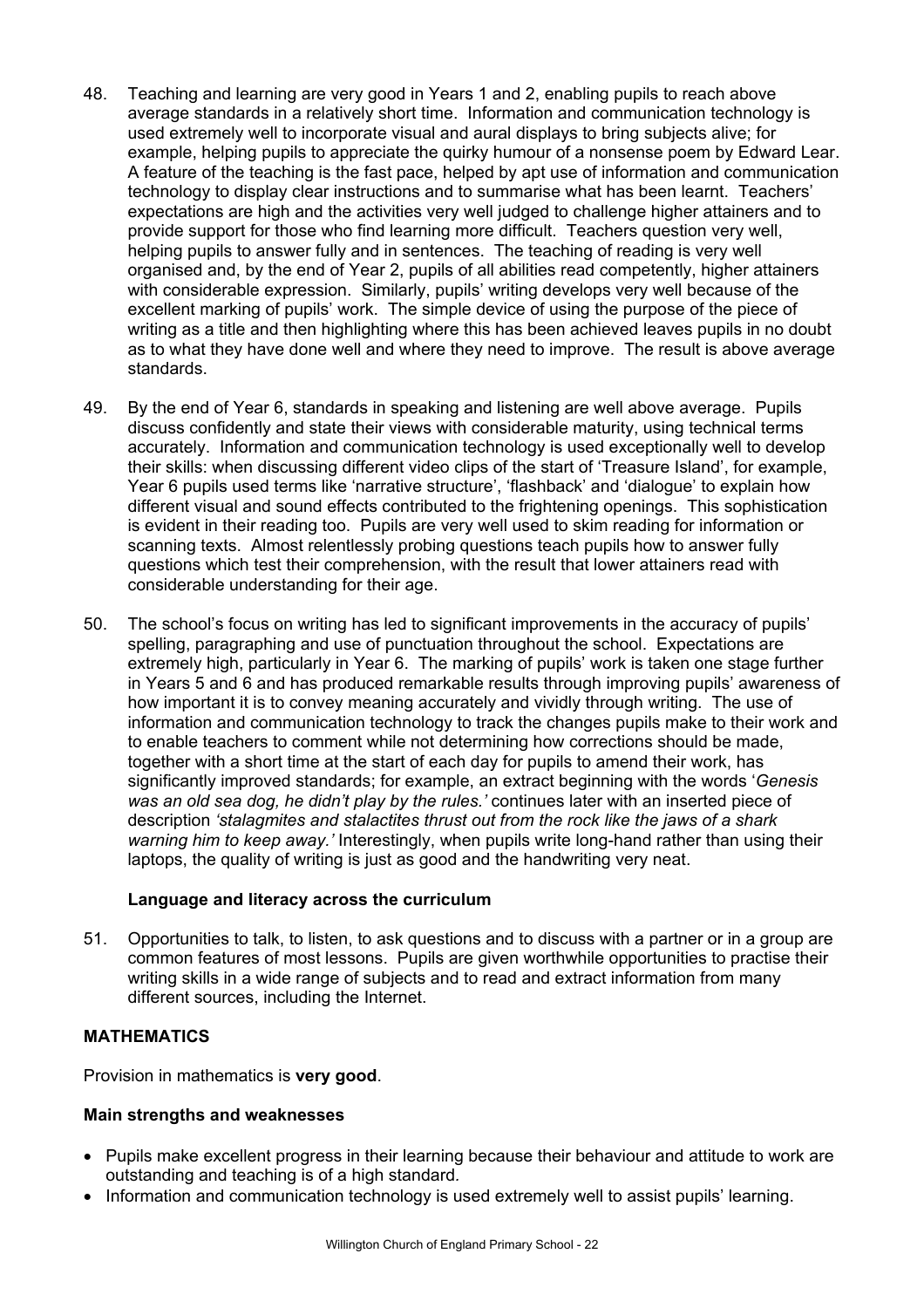- The checking of pupils' progress is excellent.
- The leadership and management are very good.
- Numeracy skills are used and developed well in other subjects.

## **Commentary**

- 52. Standards, by the end of Year 2, are above average and are well above average in Year 6. Pupils achieve highly in all classes because of the high quality of teaching. Teaching is very good, overall; it is very good in Years 1 to 5 and excellent in Year 6. Pupils' behaviour and their attitudes to work are excellent. A typical example of the high standard of teaching, throughout the school, was seen in Year 2: the teaching was planned and organised very well, outstanding use of the interactive whiteboard at the beginning of the lesson enabled average and higher attainers to gain a better understanding and practice in sequencing three- and fourdigit numbers, the teaching assistant helped a group of pupils with special educational needs very well to practise ordering numbers up to 20, the staff questioned pupils very effectively and used individual pupils' answers to extend the learning of all; the pace of learning was brisk.
- 53. Information and communication technology is used very well to develop learning in mathematics throughout the school; for example, in an excellent lesson in Year 6, computers were used exceptionally well to enable pupils to achieve highly. The excellent use of a multimedia presentation at the start of the lesson, together with the teacher's probing questioning and very clear explanations, kept the pace of learning fast and developed pupils' investigative skills extremely well. Pupils' attitudes to learning and their behaviour were excellent. The pupils worked industriously with partners and in small groups to solve mathematical problems through investigation. The tasks were matched to pupils' prior attainment and were extremely challenging. Lower-attaining pupils worked very well with a teaching assistant to work out the number of matchsticks required for repeating patterns. Average-attaining pupils used laptop computers and a simulation program to help them devise a formula to calculate the number of different colours of tiles needed for different repeats of a variety of patterns. Higher-attaining pupils rose to a difficult challenge relating to the movement of frogs across a pond and eventually worked out a formula to calculate the number of moves needed for different numbers of frogs on each side of a pond to swap places with limitations on how they could move.
- 54. The checking of pupils' progress is extremely well thought out. Pupils' progress is monitored most effectively using a basic computer spreadsheet. The results of national and commercial tests back up the teachers' assessments, enabling both teachers and management to identify the progress of individuals and groups of pupils efficiently. Strong features are the highlighting of previous underachievers on the individual class spreadsheet records and the setting of targets for individual pupils. Older pupils can access computerised records, to check their own progress as well as to see what they must do to reach the next level of attainment of the National Curriculum. The marking of pupils' work is thorough and shows pupils clearly how well they are doing, as the titles of work, which are the learning objectives, are highlighted to show if pupils have achieved the learning intentions.
- 55. The recently appointed co-ordinator has built very well on the previous leadership of the subject. She has a very clear view of how to develop the subject further and is a very good role model through the quality of her teaching. Improvement, since the last inspection, when standards in the national tests at the end of both Years 2 and 6 were well below the national average, is excellent.

#### **Mathematics across the curriculum**

56. Mathematical skills are used and developed well in other subjects. Opportunities are identified in the planning within other subjects; for example, in science, results of investigations are presented well in bar charts, pie charts and line graphs.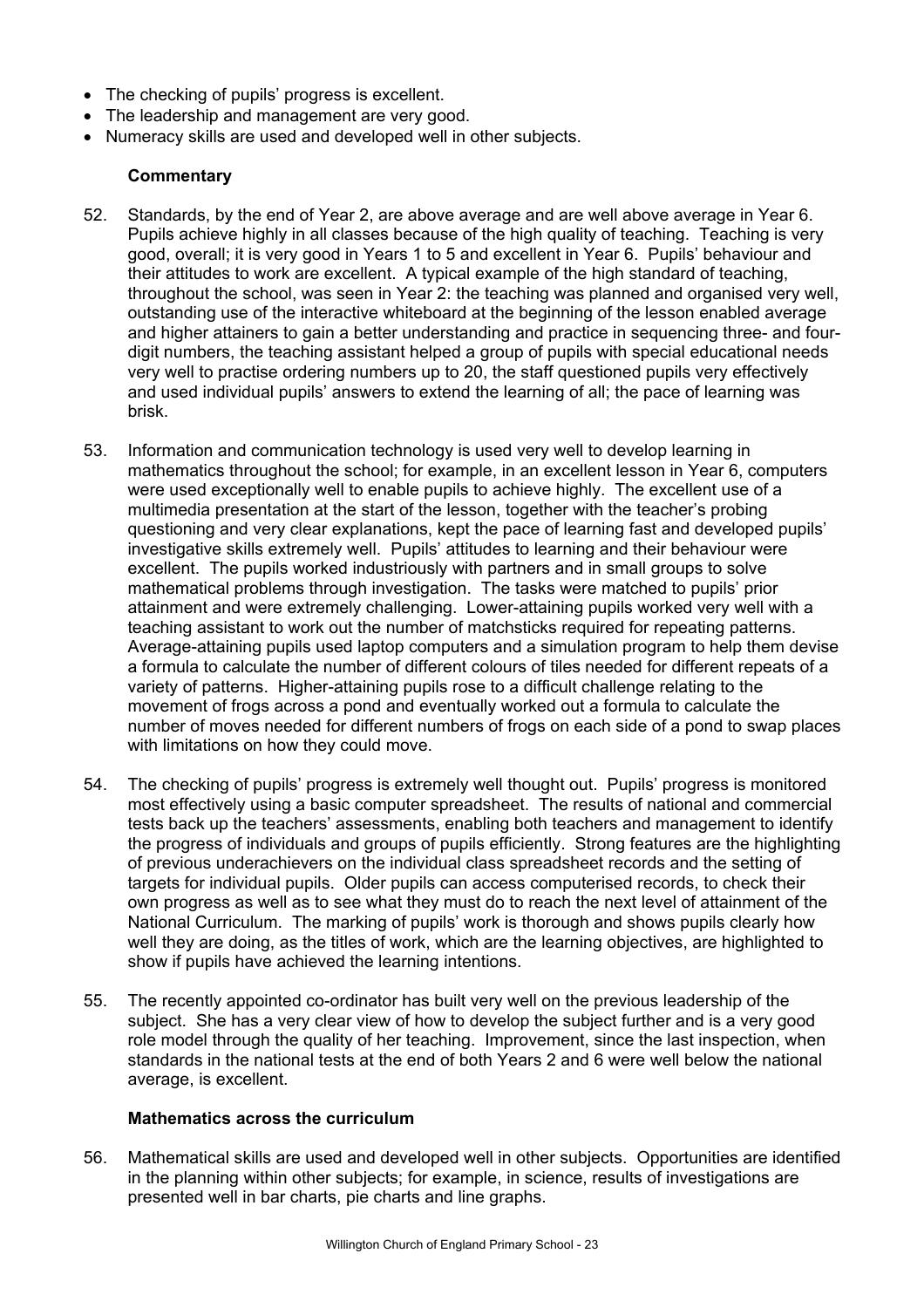## **SCIENCE**

Provision in science is **very good**.

#### **Main strengths and weaknesses**

- By the end of Year 2, standards are above average and, by the end of Year 6, standards are well above average.
- The school makes excellent use of information and communication technology in order to help to raise standards in science.
- The quality of teaching is very good.
- Assessment systems are very good.
- Leadership and management are very good.

- 57. Teaching is very good, overall; it is very good in Years 1 to 5 and excellent in Year 6. Pupils achieve exceptionally well. Standards are above average in Year 2 and well above average in Year 6. Information and communication technology is used exceptionally well in the teaching and learning of science. This has helped to improve standards since the previous inspection because it is used in a very well-balanced way in conjunction with practical investigations; this occurred in Year 6, for example, when outstanding teaching and learning led to excellent achievement. In a lesson on air resistance, using spinners, mixed ability groups of pupils used computer programs to help to plan their investigations, including making decisions on variables. They showed excellent collaborative skills in conducting the investigations and demonstrated a very good understanding of the process, including the role of fair testing. Pupils then used a second laptop computer to record and average out their measurements on a spreadsheet. The teacher's high level of subject knowledge and her sensitive but relentless drive for improvement ensured that most pupils, including those with special educational needs, made excellent progress during the lesson.
- 58. Teachers share lesson objectives with pupils and provide lessons which are imaginative and stimulating so that pupils understand what they are doing and are very interested in their work; in Year 5, for example, as part of work on habitats, pupils were challenged to find the most suitable home for woodlice, setting about organising their tasks collaboratively and ensuring that the scientific process was followed in great detail. Teachers plan and organise their work thoroughly and are very confident in the use of the interactive whiteboards in order to illustrate examples and clarify understanding. In Year 2, for example, when the use of interactive whiteboards was accompanied by well-organised practical investigations and teaching assistants provided support and used scientific vocabulary, pupils were helped to deepen their understanding of magnetism and to extend their skills in making predictions.
- 59. A strong feature of work in science is the excellent management of pupils and the very high expectations of behaviour. This means that, as in Year 1, where pupils used materials and equipment sensibly and safely in their work on sound, lessons run very smoothly and pupils focus their time and energies on the tasks in hand. Because the ethos of the school is particularly strong, pupils have the confidence and self-esteem to work collaboratively and independently when not under the immediate supervision of the teacher. For example, as part of the excellent teaching in Year 3 and 4, when the teacher excited pupils' curiosity and used a very high degree of challenge, making very good use of the support provided by the teaching assistant so that pupils were engrossed in their work and achieved very highly, pupils worked together in independent groups to use a very wide range of equipment in their work on habitats around the school: they used digital cameras to record sites in the school grounds and these were to be used in multimedia presentations. They placed specimens under the computerised microscope for inclusion in presentations and they made digital animations to illustrate the idea of predator, prey and food chains.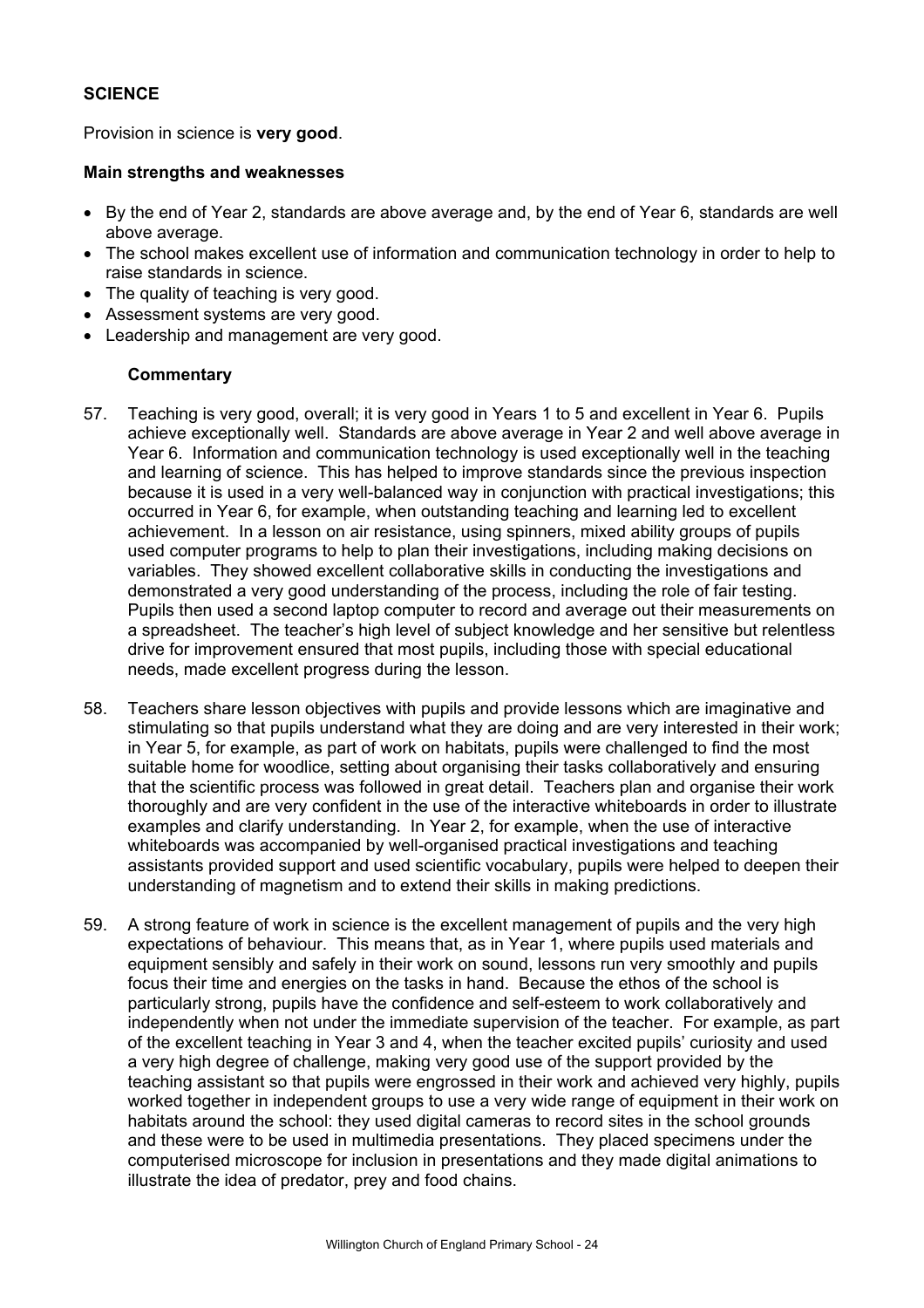- 60. The school has very thorough systems of assessment in place in order to check progress and indicate areas for improvement for individuals and the whole school. Books are marked regularly and teachers provide supportive comments which help pupils to understand how they might improve. In Year 5 work on absorption, the teacher commented, 'Well set out, but you need to write about the things that were done to make your test fair.' A significant aspect of the assessment process is in the use of information and communication technology. Teachers mark work loaded by the pupils on the computer. Pupils amend their copies in response to teacher comments. This brings immediacy to the process. They then reflect on the improvements they have made and need to make next. In these ways, pupils are very closely involved in their own learning and this helps to raise standards.
- 61. Leadership and management are very good. Teaching and learning are monitored regularly and the co-ordinator provides very useful support for colleagues. He has a very good understanding of the role of information and communication technology in the teaching and learning of science and of the way ahead in order to improve standards.

## **INFORMATION AND COMMUNICATION TECHNOLOGY**

Provision in information and communication technology is **excellent**.

## **Main strengths and weaknesses**

- Pupils achieve extremely well because of the high standard teaching.
- The leadership of the subject and the provision of resources are excellent.
- Extra-curricular clubs extend pupils' learning very well.
- Pupils' opportunities to use information and communication technology to assist learning in other subjects are outstanding.

- 62. Standards in Year 6 are very high, and well above average in Year 2 in comparison with national expectations. Pupils' achievement is excellent. The quality of teaching and learning is excellent throughout Years 1 to 6. Improvement since the last inspection is outstanding.
- 63. Subject co-ordination is excellent. The school has embraced the opportunities provided through the funding for the information and communication technology test-bed initiative exceptionally well. The leadership of the school, the co-ordinator and staff have worked extremely hard to ensure that the aims of the project are fully met. Resources to support learning are excellent and the strong emphasis on using laptop computers has resulted in information and communication technology being used exceptionally well to support learning in other subjects. The teaching of information and communication technology skills is often done most efficiently within lessons in other subjects; however, occasionally, skills are taught discretely in planned information and communication technology lessons. An example being when, in an excellent lesson in Year 6, pupils made outstanding progress in developing an understanding of ways to control events by building up flow charts on laptop computers and testing their designs. The teaching was extremely well organised, with multimedia presentation aiding explanations enabling pupils to understand the new learning. The pupils worked extremely well together and constructed flowcharts quickly because the tasks built very well on previous learning. Work was geared to individuals' attainment. The teaching assistant was used very well to help lower-attaining pupils to succeed. The interest and concentration of pupils was exceptional and they really enjoyed the challenge of controlling the beam of a lighthouse and foghorn according to the time of the day and weather conditions. The laptop computers and computer program enabled all pupils to construct a flow chart and to test their plan, as well as to modify the flow chart, to achieve the required sequences of events.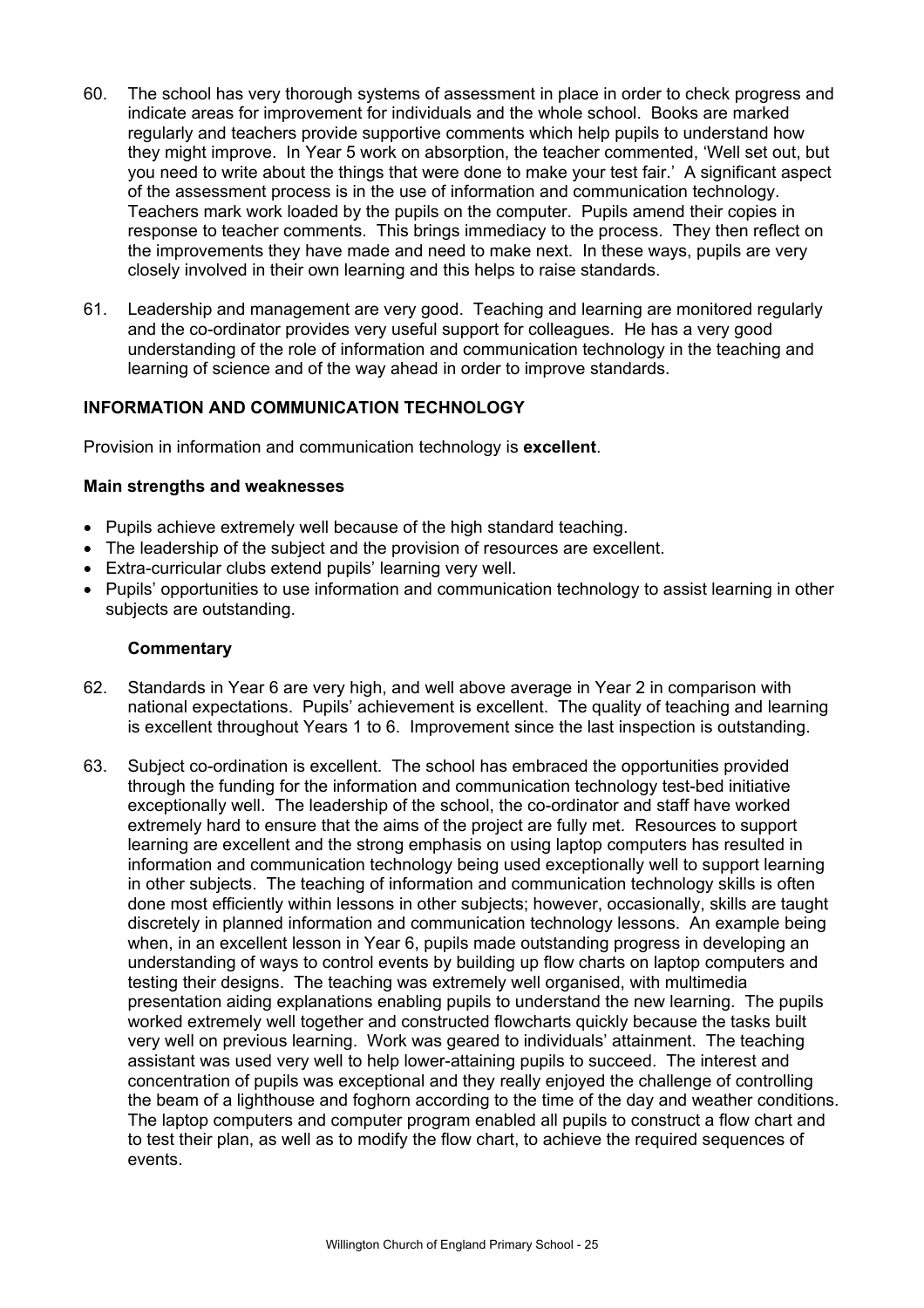64. The after-school information and communication technology clubs provide excellent enrichment. Skilled teaching assistants provide very good opportunities to extend pupils' learning; for example, Year 3 and 4 pupils gained experience in producing animated films.

## **Information and communication technology across the curriculum**

65. The use of information and communication technology pervades the curriculum and assists learning in other subjects extremely well. The school has planned opportunities for improving standards across the curriculum most effectively through the support of information and communication technology. Particular strengths are the use of multimedia presentations at the beginning of lessons in subjects and the widespread use of laptop computers and the very good quality of software to assist learning. The development of multimedia presentations by teachers has initially been time-consuming but in time will reduce their workload as well as contributing positively to pupils' learning and standards.

## **HUMANITIES**

- 66. Geography and history were sampled. Statutory requirements are met.
- 67. In **geography,** one lesson was seen in Year 1. The very good quality of teaching and learning helped pupils to achieve highly. The teacher made very good use of a website to increase understanding and recognition of the features of places, such as beaches cliffs and hills. This was enhanced by comparisons with the local environment and by the pupils' very welldeveloped skills and confidence in the use of computers to research and record their work. The teacher's high expectations in her use of geographical language helped to extend vocabularies and deepen understanding. The presentation of work suitable for pupils of differing abilities and the very good level of support provided by teaching assistants enabled most pupils, including those with special educational needs, to make very good progress during the lesson. The school enriches experiences in geography throughout the school by the use of educational visits and by welcoming expert visitors during multicultural Indian, African and Chinese days.
- 68. In **history,** one lesson was seen in Year 6. Pupils were challenged to deepen their knowledge and extend their skills by the outstanding teaching, supported by excellent use of information and communication technology. This was based on a comparison between the development of 'The Beatles' music, styles and presentation, with popular music groups today. Pupils were completely absorbed in their tasks both because work was very well suited to differing ability levels and the teacher kept an exceptionally vigorous pace to the lesson. Pupils watched videos, search for information on the Internet, recorded their findings on computers and interrogated images and record covers. Inspirational teaching ensured that learning was irresistible. The history curriculum is enriched by visits to museums and sites of historical interest and by the use of visitors to the school to talk to pupils about their experiences, in such events as the Second World War.

## **Religious education**

Provision in religious education is **good**.

#### **Main strengths and weaknesses**

- Standards are above those normally expected at the end of Years 2 and 6.
- Excellent use is made of information and communication technology in teaching and learning.
- The subject contributes very well to spiritual, moral, social and cultural development.
- The quality of teaching and learning is good.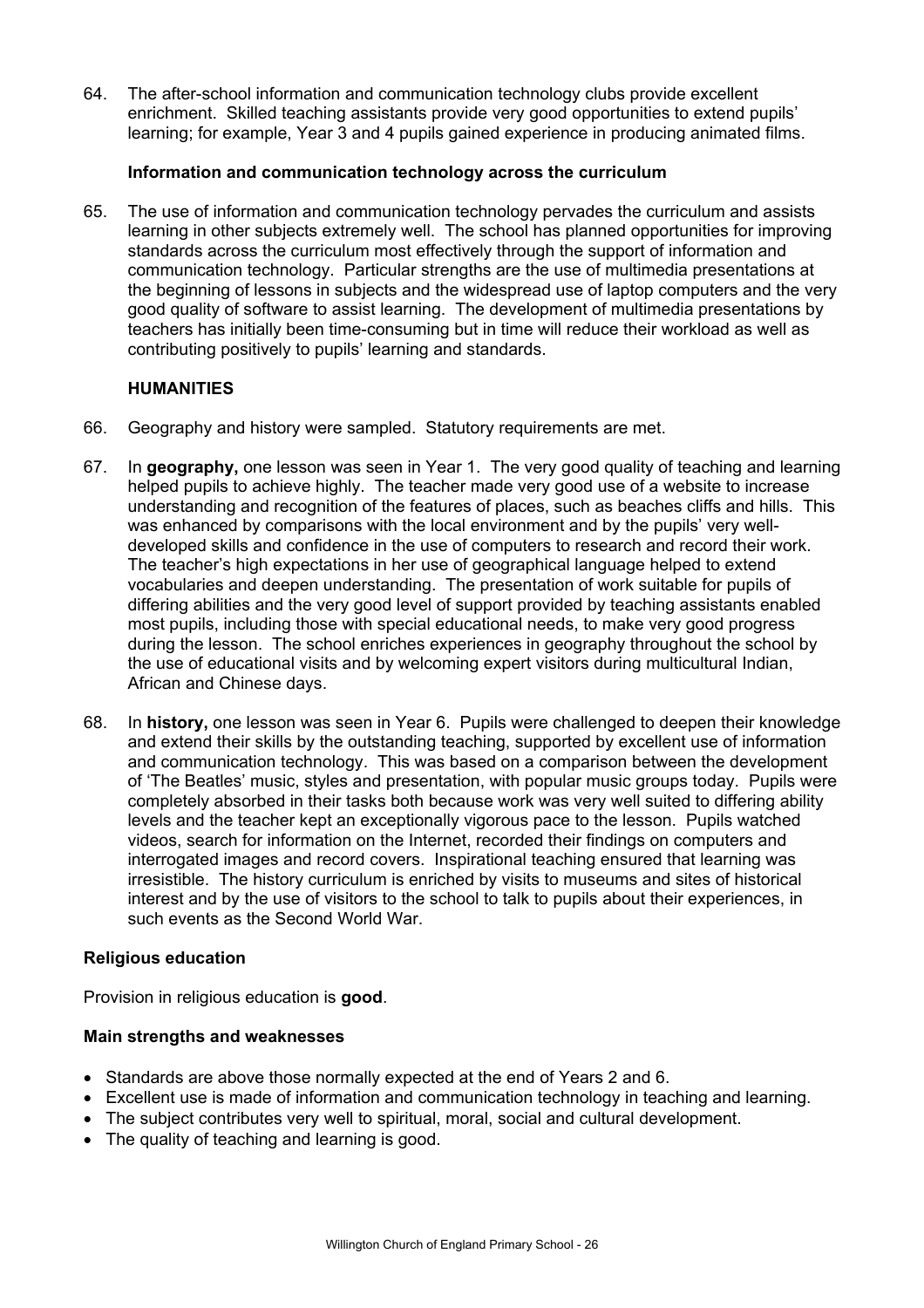## **Commentary**

- 69. Standards are above average at the end of Years 2 and 6 because thorough planning, based on the locally agreed syllabus of religious education, ensures that pupils have extensive opportunities to learn about and from religion and to build securely on previous work. This is enhanced by the good quality of teaching that helps most pupils, including those with special educational needs, to achieve well.
- 70. Throughout the school there is an excellent ethos, which is based very firmly on spirituality and morality. Everyone in school is valued and respected. Self-confidence and self-esteem are very high. Religious education plays a very important role in this because pupils are challenged to look beyond the face value of stories and beliefs from sacred books and relate them to their own lives; for example, in Year 2 work on the Torah, pupils produced their own well-considered Ten Commandments and, in Year 6, pupils related the story of the Good Samaritan to third world issues. From a study of world religions, pupils develop a deep understanding of the meaning and responsibilities of community and learn to respect other cultural traditions. They also understand that there are similarities between religions. Year 1 pupils recognised the similarities between the teachings of Jesus and Buddha.
- 71. Teachers combine their outstanding use of information and communication technology with their very good subject knowledge to bring clarity and purpose to learning. Year 3 pupils used a video to learn about the significance of the Qur'an for Muslims. Very good use is made of literacy skills to extend learning. Year 5 pupils used their word processing and literacy skills to present their accounts of the Egyptian plagues in newspaper format. When information and communication technology skills are combined with opportunities to handle artefacts, as in Year 2 work, those associated with the Passover, understanding is deepened.
- 72. Because teachers present work that is interesting and imaginative, pupils are highly motivated. In Year 4, they produced well-written accounts of the feeding of the five thousand from Jesus' point of view. Year 6 pupils used their deductive and inferential skills well when they learned from traditional Russian tales how Jesus may be seen to enter daily life. Work in religious education is very well complemented by opportunities for collective worship that enhance spiritual and moral perspectives through prayer, hymn singing and dramatic representations of modernised parables. The school makes very good use of festivals, such as Christmas and Easter, in order to enrich work in religious education. Pupils visit the local parish church for services and local clergy come into school to lead collective worship.
- 73. The subject is very well led and managed. The co-ordinator has a very good understanding of the subject and provides useful support for colleagues. She has a very clear understanding of future developments necessary to raise standards.

## **CREATIVE, AESTHETIC, PRACTICAL AND PHYSICAL SUBJECTS**

- 74. Art and design, design and technology and physical education were sampled and too few lessons were seen to make judgements on provision, standards or teaching. Statutory requirements are met.
- 75. In the one lesson seen in **art and design,** teaching and learning were very good. Information and communication technology was used extremely well to develop pupils' close observational skills as they noticed how the digitally scanned images of fruit reflected light. Pupils discussed their ideas earnestly with their 'talking partners' and were quick to point out the effects of the different media. Their discussions were technically competent as they took into account variations in tone and demonstrated how to achieve subtle shades and effects by smudging and blending pastels. Art and design has a high profile throughout the school, demonstrated by the extensive displays of pupils' work. Wherever possible, pupils' writing explains the nature and purpose of the display, showing good analysis of both form and content. The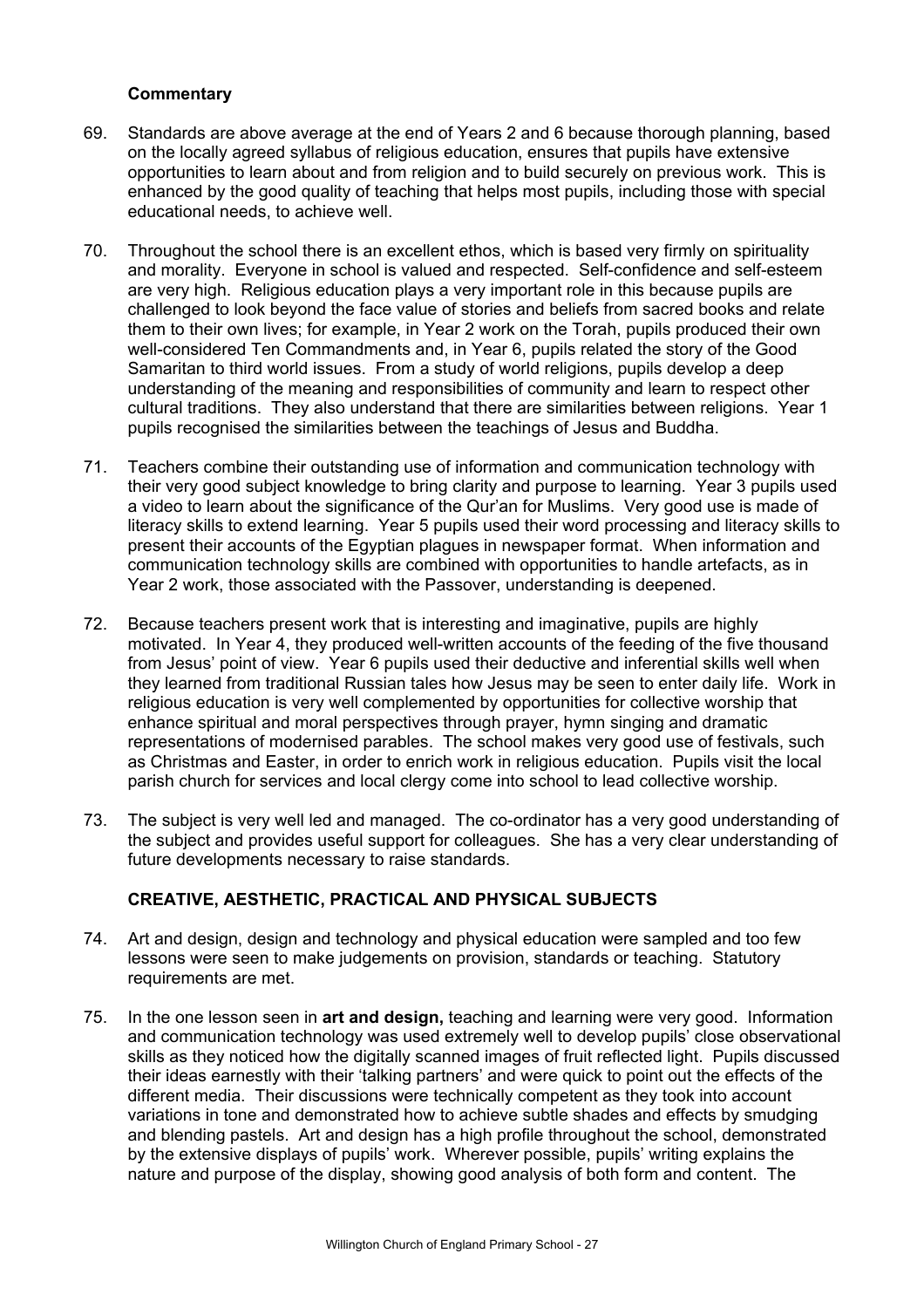accommodation imposes restrictions on the use of a wide range of media, including largescale projects and three-dimensional work. The school gets round this to a certain extent by bringing artists into school to work on specific projects with groups of pupils.

- 76. In **design and technology**, one lesson was sampled and a range of evidence was seen from different year groups across the school. The curriculum is good in terms of content and is enriched considerably by the use of information and communication technology to present material, demonstrate effective designs and develop pupils' spatial and conceptual awareness. The majority of pupils use information and communication technology for their initial designs and manipulate images with considerable skill. Pupils use conventional methods equally well; for example, Year 6 designed some imaginative slippers, labelling a 'working diagram' for instance as '*the slipper of the Gods – side view'.* Pupils finish products carefully and evaluations indicate where improvements could be made. Links with mathematics and science are strong; pupils used their knowledge of reflective symmetry and circuits, for example, when designing board games and quizzes for reception children.
- 77. One lesson was sampled in **physical education** and discussions were held with the subject co-ordinator and with pupils. There is tremendous enthusiasm for physical education, inspired by the subject co-ordinator who in just two years has led the school's achievement of the Active Mark Gold award. Following monitoring of lessons and planning, the curriculum has been revised extensively and now provides detailed lesson plans to enable non-specialist staff to teach physical education competently. The result has been an upsurge in interest and rapid development of skills. A wide range of extra-curricular clubs gives pupils extended opportunities to try out different sporting activities with a strong focus on participation and enjoyment. Pupils say they enjoy playing competitively and are proud of their success against other schools in sporting competitions.

## **Music**

Provision in music is **very good.**

## **Main strengths and weaknesses**

- The breadth and range of the curriculum has improved considerably since the last inspection, enhanced by excellent use of information and communication technology.
- Teaching and learning are very good and, consequently, standards are much higher than at the time of the last inspection and are above average, overall.
- The quality of singing is exceptionally good.

## **Commentary**

78. Pupils' achievement is very good. The use of several schemes of work, chosen to provide the full range of music from listening and appraising to composition and performance, enables non-specialist staff to deliver very good lessons that stretch the higher-attaining pupils. Lessons are lively, challenging and highly enjoyable, leading to a very fast rate of learning. Information and communication technology is used extremely well, both as a teaching aid and as an extra resource. In a very good lesson in Year 5, all pupils had access to a keyboard, both virtual and actual, to identify intervals between a series of notes before incorporating them into their own composition. In an excellent lesson in Year 6, groups of pupils experimented with adding background music to a short clip from a silent movie using laptops to match the sounds to the film and to access a huge range of different music as well as playing actual stringed and percussive instruments while one of the group acted as conductor. The performances, using the large screen in the hall, linked to a computer, were impressively convincing. A feature of the teaching is the recognition that a specified audience sharpens pupils' performance and appraisal. In Year 2, for example, pupils, with considerable verve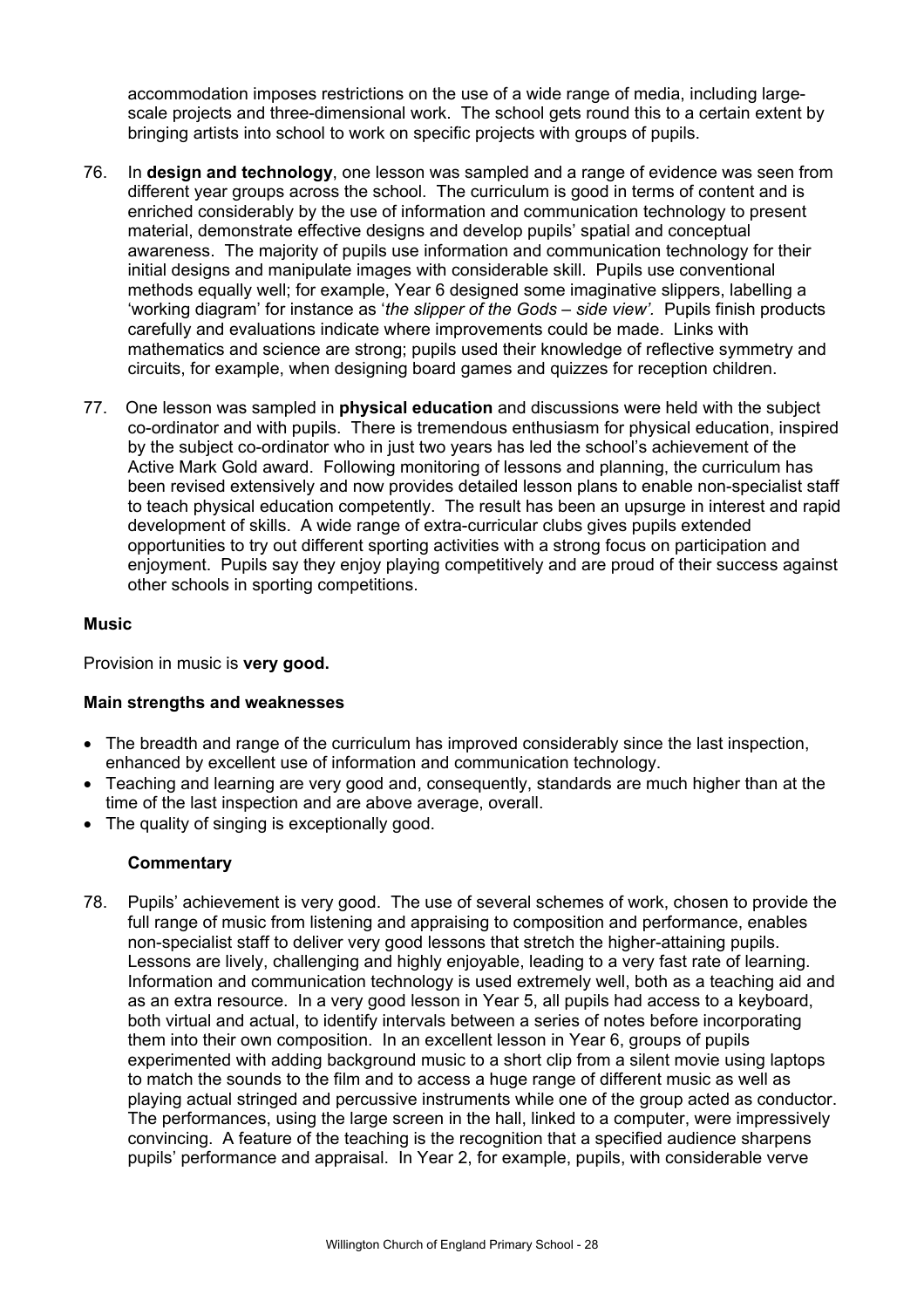and accuracy, recorded appropriate sounds to accompany a story designed to be one of the 'talking books' used by nursery and reception children. Behaviour was impeccable and the first recording could be used as not a child played out of turn.

#### **Example of outstanding practice**

#### **This ingenious solution to a problem posed by limited accommodation has resulted in highly effective learning.**

Of necessity, choir rehearsals take place in the hall at lunch-time. Using a large screen linked to a computer and a sophisticated sound system, the deputy headteacher and administrative assistant coach the pupils. Their teamwork and use of technology is highly effective. As the pupils sing, individual words are highlighted on the big screen and the adults direct individual parts of the choir as required. The other pupils thoroughly enjoy these times and while ostensibly eating their lunch, join in with their favourite songs. The result is excellent involvement of all pupils at different levels as they develop skills in listening, reading, pitching notes accurately and appraising what they hear. One girl pointed out when she saw a choirboy pick up the microphone that 'he is going to sing solo. It makes me cry when he sings the song from *Titanic'*. The quality of singing is outstanding. Pupils sing accurately, maintaining different parts and rhythms without hesitation; the dynamic range is wide and they switch from simple to compound rhythms with ease. Higher attainers are able to wobble their voices between two notes with great accuracy. Talented pupils, particularly boys, sing on their own unselfconsciously. What makes this practice outstanding is the incidental teaching and learning that goes on as those pupils not in the choir linger over their lunch and quietly join in with what they hear.

## **PERSONAL, SOCIAL AND HEALTH EDUCATION AND CITIZENSHIP**

- 79. This area of the curriculum was sampled. Statutory requirements are met in regard to the school's provision for sex and relationships education and drug education.
- 80. During the one lesson seen, when the whole class was gathered together, pupils learnt to listen to others' views and to give their own in a calm and measured way, and they gained a much better understanding of right and wrong. This area of the curriculum is enhanced by the school's excellent ethos. Class councils provide pupils with very good opportunities to learn about democracy. Some classes include information and communication technology to ensure that voting is secret. The school welcomes visiting experts to enable pupils to consider issues of citizenship through the medium of drama. Older pupils took part in the 'Travel Plan' forum, which helped to organise arrangements for pupils to walk to school. This enabled them to make a real contribution to the life of the school. Pupils have participated in many fundraising ventures for those less fortunate than themselves and, in work in local parks and gardens, they considered wider environmental issues.